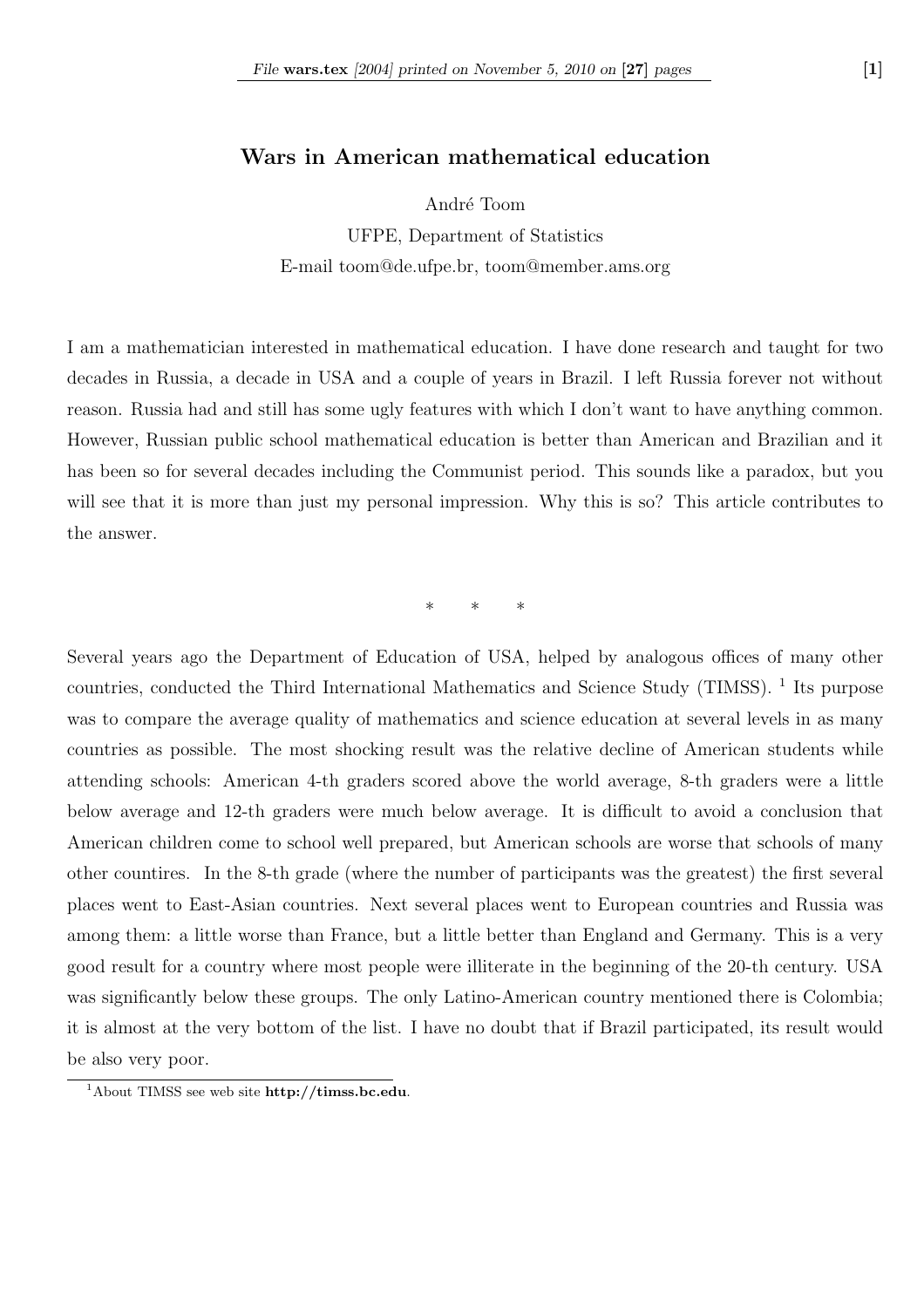The disturbing results of TIMSS did not remain unnoticed in USA. On June 9, 1997 Senator Robert Byrd started his speech as follows:

Mr. President, over the past decade, I have been continually puzzled by our Nation's failure to produce better students despite public concern and despite the billions of Federal dollars which annually are appropriated for various programs intended to aid and improve education.  $\langle \cdots \rangle$  Particularly in mathematics, where our kids will have to be especially skilled, the United States ranks 28th in average mathematics performance according to a study of 8th graders published in 1996. Japan ranked third. <sup>2</sup>

I think that the real situation in American mathematical education is even worse than TIMSS shows because TIMSS followed the anti-theoretical bias of American educators. By "theory" I don't mean anything too advanced. Let me give an example. When I was in high school, we studied the quadratic function in a rather complete manner. In particular it was obligatory for all Russian schools to teach children to derive the formula for roots of a quadratic equation  $ax^2 + bx + c = 0$ , to prove that the sum of roots equals  $-b/a$  and that their product equals  $c/a$  and to use these facts to factorize the trinomial. Most American students whom I ever met were not even aware of most of these facts. Other immigrants from Russia have similar impressions. Gregory Galperin who always was interested not only in research, but also in teaching, wrote to me soon after starting to teach in America:

I am very surprised that all (!) the American students know (on some particular examples) how to factor a given quadratic polynomial but do not understand that the numbers inside the brackets are the roots of the equation as well as they do not even suspect what the sum and the product of the roots are equal to. E.g., my graduate students in differential geometry could calculate quite hard integrals to know the area or the length of a curve but were not able to answer the question what the geometric sense of the roots of the quadratic equation  $x^2 - 2Hx + K = 0$  is, where H and K are the average and the Gaussian curvature of a surface. However,  $H = k_1 + k_2$  and  $K = k_1 k_2$  by definition, where  $k_1$  and  $k_2$  are the principal curvatures of the surface, and the students had known these formulas. So I taught them the quadratic equations at their final exam.

Galperin was astonished when his students told him that he taught them "Russian mathematics". In fact, he taught them just mathematics rather than so-called new-new math.

<sup>&</sup>lt;sup>2</sup>Senator Byrd's speech deserves careful reading. You can find it at http://www.intres.com/math/byrd.htm.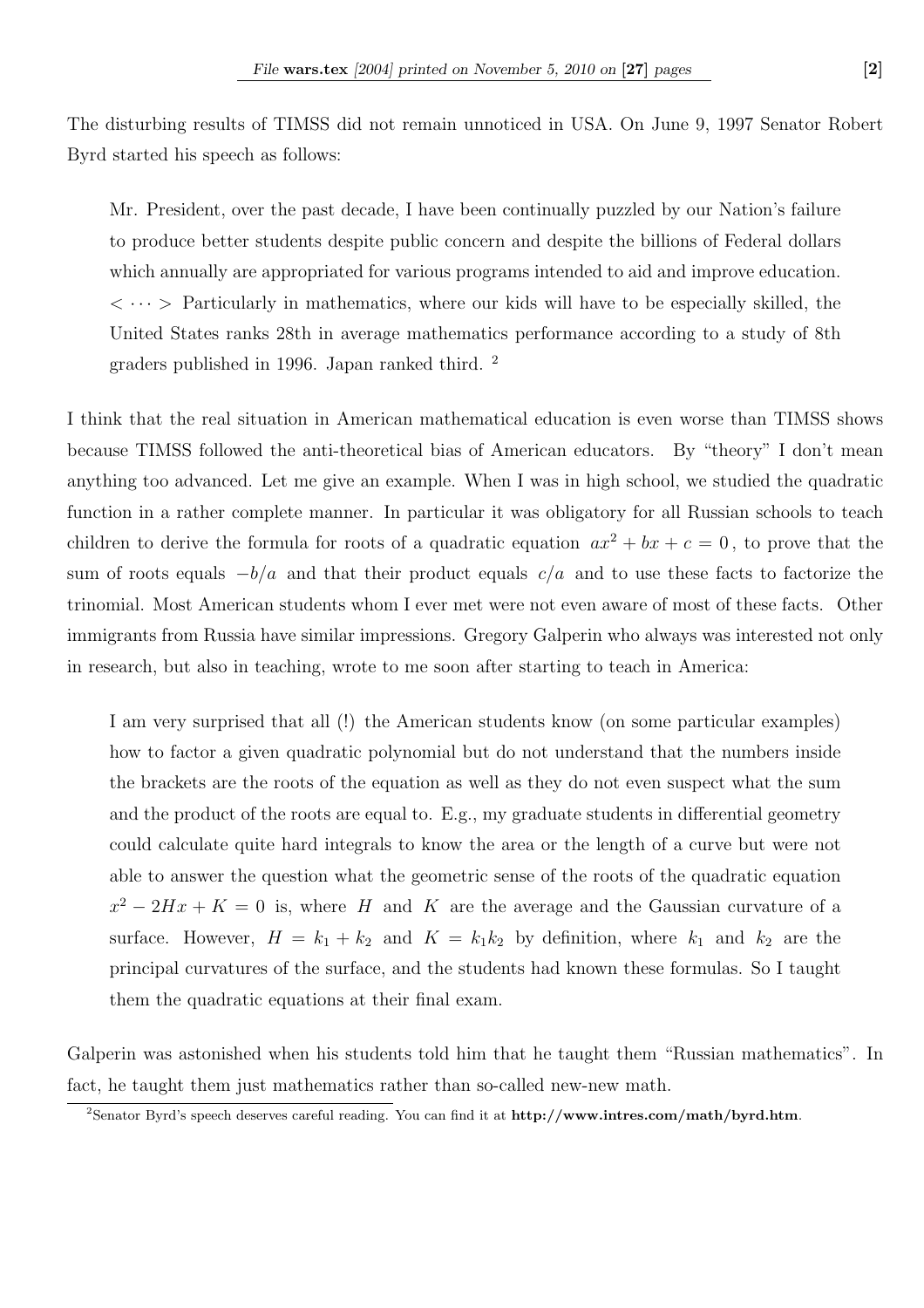Another example: When I was in school, we studied geometry as a deductive system and proved theorems. Although our study was imperfect, the idea was stimulating. In American education this may not even be considered desirable. How do I know this? In the last twenty years the National Council of Teachers of Mathematics (NCTM), a very powerful organization, published three documents expressing its vision of mathematical education: "Agenda for Action" [1] (1980), so-called "standards" [4] (1989) and "Principles and Standards of School Mathematics" or PSSM for short [17] (2000). Since PSSM is not intended to substitute "standards" and treats "standards" quite respectfully, criticism of "standards" remains necessary. The two last volumes of the three-volumed "standards" are almost never discussed, so little mathematics they contain. We shall speak only about "curriculum standards", to which we shall hence refer to as "standards" and which constitute the greater part of the first volume [4]. "Curriculum standards" consists of three parts pertaining to the elementary, middle and high school and we shall concentrate our attention on the two latter parts. I have never taught at the elementary-school level and shall not comment on the elementary-school part of "standards". I only want to say that the elementary-school part seems to be more reasonable than the other two parts. For example, it recommends to increase attention to "mental computation" and "word problems with a variety of structures" (p. 20) with both of which I wholeheartly agree. I would be happy to see similar recommendations in the other two parts, but they are not there.

First of all, I must say that "standards" is a difficult reading for a mathematician who has got used to expect exact meanings. It is written in a very fancyful manner, many words have strange meanings or seem to have no definite meanings at all. For example, chapters are called "standards", which gives impression that there are some standards there. <sup>3</sup> But if you apply effort and concentrate, you notice that this looseness is not only in how it is written, but also in what it recommends. This document is written by people, for whom all mathematics is but a disordered collection of interchangeable appendices to their vague generalities. (The same is true of PSSM.) The "standards" contain several reasonable problems (along with several unreasonable ones), but all of them are torn out of their natural mathematical context We, mathematicians, have got used that mathematics is structured around its content and that all its statements are connected, and that the logical inference is the most important connection. The "standards" carefully avoid to speak about logical connections. Each part contains a chapter named "Mathematics as reasoning", but all the three chapters contain very little reasoning. Through its long history mathematics has collected many important but elementary proofs to fill a chapter with such a title, for example many beautiful geometrical theorems including the famous Pythagorean theorem.

<sup>3</sup>Chapters of PSSM are also called "standards", which leads to the same confusion.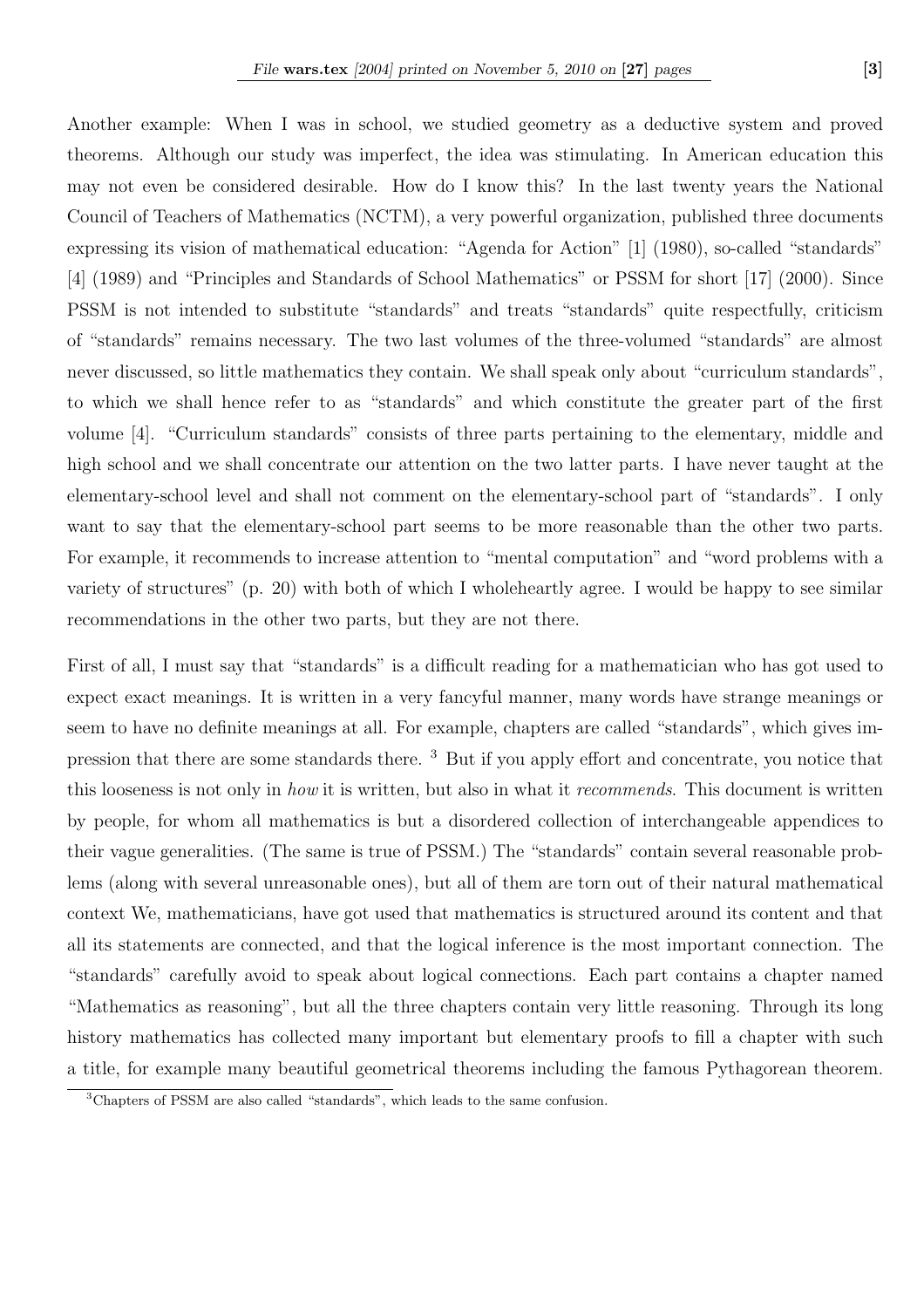Also the famous proofs that  $\sqrt{2}$  is irrational, that when a rational number is turned into a decimal fraction, it is periodic and vice versa and that there are infinitely many prime numbers. I would also put there criteria of divisibility by 3 and 9 (and 11) and some of the most elegant proofs by the method of mathematical induction and some of the most thrilling fallacies and paradoxes. As a university teacher, I certainly want my students to understand all this and solve related problems. Is it possible to study proofs in high school? Theoretically, yes. We are not aware of any biological or psychological law to forbid this. According to Piaget, most normal children reach the stage of formal operations (the last stage in his theory) around 12 years old (plus-minus a few years). More than that, we have proof by experience that this is possible: some schools successfully teach such things [20]. Remember also mathematical olympiads where teenagers solve problems which need very rigorous reasoning. However, this theoretical possibility is realized in practice only when there are favorable conditions, first of all good teachers who know and love their subject. <sup>4</sup>

Now about the three chapters "Mathematics as reasoning" in the "standards": none of the famous facts listed above is there. What is there? The high-school chapter starts with tampering with calculator. If you don't believe me, look by yourself. What about the Pythagorean theorem, it is mentioned in the "standards" on pp. 113-114 with a well-known picture, which can be used to prove it, but it is only proposed to use this picture to "discover this relationship through exploration". The possibility to prove this important theorem is not even mentioned and the very idea of proof is avoided throughout the document.

In PSSM I first could not find a mention of Pythagorean theorem at all although I looked for it in the sections "Geometry"'and "Reasining and Proof". Then I found it in the section "Algebra". The book has no index and to critisize it one has to start with making an index by hand; this is too time consuming, so the book remains uncriticised.

The authors of "standards" think that they write about mathematics, but all they write is "out of focus", like a bad photo. They start with some generalities, some of which may seem reasonable at first, but do not especially care which concrete mathematical content (if any) they use to illustrate them. This makes a sharp contrast with Russian programs which contained no vague generalities at all, just detailed lists of topics, which were very difficult to misinterpret. In those few cases when vague generalities were included into Russian programs, they always led to negative consequences. For example, a program in physics

<sup>&</sup>lt;sup>4</sup>To provide appropriate conditions for them is also very important. This needs collaboration and proper sharing of functions between various people including students and teachers themselves, mathematicians, parents, educational administrators, politicians and general public.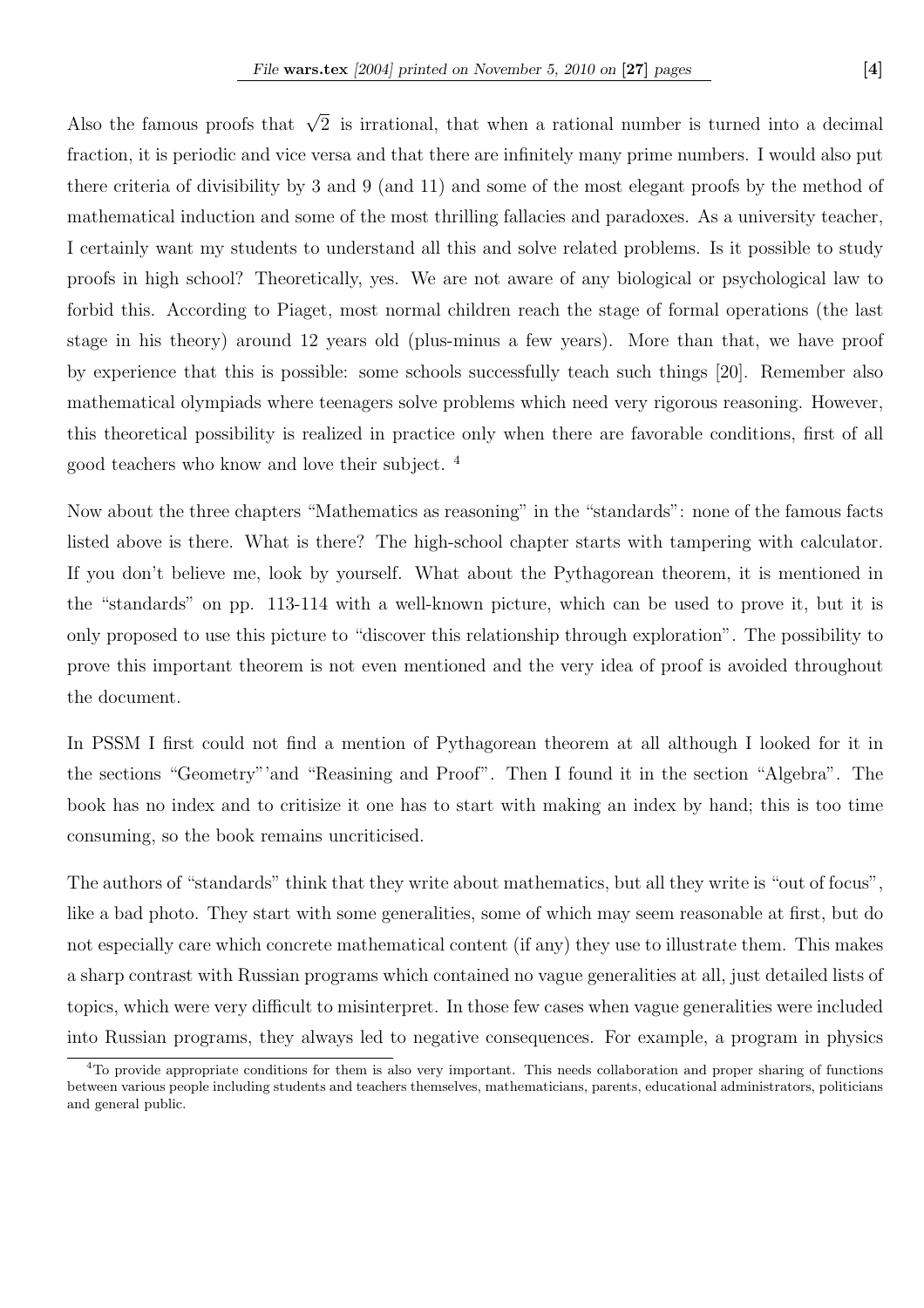for university entrance examinations recommended to distinguish between "genuine understanding" and "having been coached", which immediately moved some examiners to frown upon applicants who knew too much and therefore were perceived as "coached". Generally I am convinced that there is nothing worse than include words like "understanding" into official documents. Modern American educators do exactly this: PSSM abound in recommendations to achieve "deep understanding" but fail to specify what exactly should be understood.

Another unhappy feature of "standards" is complete absence of connections with other sciences. Isolation of subjects from each other, notably between mathematics and physics, is a chronic disease of American education. What about physics, many American school students simply never take it and nobody tells them that they miss something important. Once, teaching a course of calculus, I solved a mechanical problem and then said: "The same result can be obtained from the law of conservation of energy." Silence. I asked: "Who has ever heard about the law of conservation of energy?" There was one foreign student in the group (from Taiwan) and he was the only one to raise his hand. In Russia every school student was required to take all the main courses including mathematics and physics and the courses of mathematics and physics were always stronly correlated. The course of physics was full of problems that needed algebra, geometry and trigonometry to solve and the course of mathematics included many problems with physical content.

It must be said that the "standards" have a wide popularity among educators. I think it is because the vague feelings of the authors are close to the vague feelings of their audience. All of them feel that their teaching is too rigid, mechanical, uninspired and want to make it more flexible, more human, but they are not competent enough to keep mathematics on this way: as they move towards more human approach, they lose mathematics.

\* \* \*

When American educators speak about mathematical education in Russia, they usually remember some special projects, such as mathematical schools [20] and circles [6]. (See also my review [24].) Indeed, all of them were and are useful, but I want to say something else. When I taught mathematical circles where we solved non-standard problems, I took for granted my students' basic knowledge and skills and ability to solve standard problems. Without all this we, university students, unexperienced in teaching, would not be able to teach advanced topics.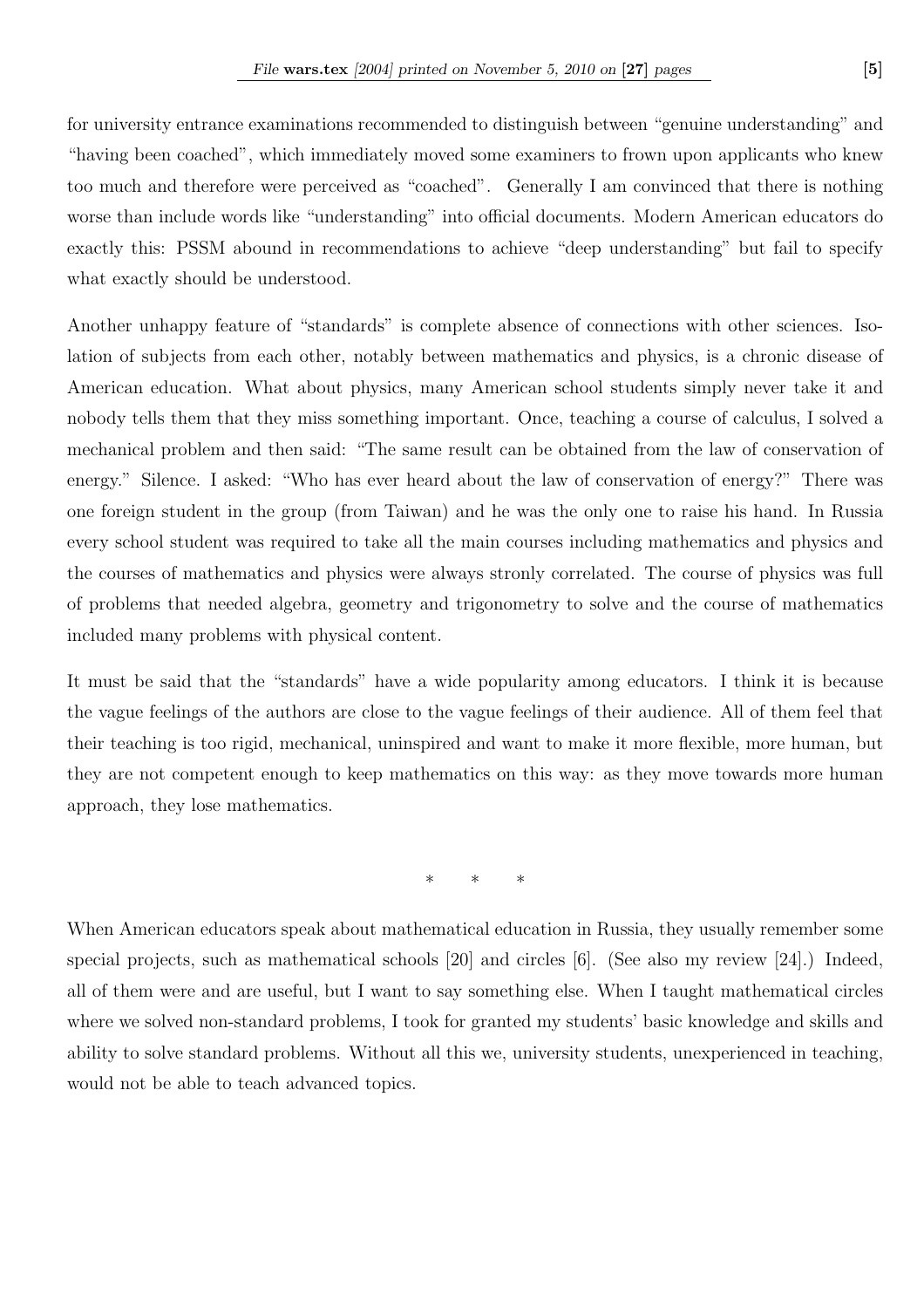When I came to America, I taught several classes of problem solving and started to appreciate much more the basic education, because my new students dramatically lacked it. They understood advanced ideas but floundered in algebraic transformations, which turned solution of interesting problems into painful struggle with basics. For example, when we studied the method of mathematical induction, my American students understood the idea (which is not trivial), but got into trouble when they needed to substitute  $n+1$  instead of n into a formula. This showed to me that there was something wrong with the most basic level of mathematical education in America. In this I am not alone as you will se below.

In Russia I had another useful experience: collaboration in the School by Correspondence, most students of which lived in villages and small towns and were culturally deprived by comparison with children of metropolitan areas. In addition, we could not meet with them face to face. We sent them brochures which included problems, the students solved them as they could and sent their solutions to us. We checked and commented their solutions and sent our comments to them, after which the students could try to solve the same problems again. For example, the following problem was used: "Is there a triangle, whose area is greater than 100 square meters, but every height is less than one centimetre?" This problem is useful for at least two reasons: First, it moves students to expand their supply of particular triangles with various properties. Second, it helps to distinguish between a vague idea and an exact description. Some students replied: "Yes, there is such a triangle. It should have a very large base and a height equal to only a few millimeters." Such a bizarre amalgama of insight and confusion is typical whenever students solve problems on the border of their possibilities and a major problem in mathematical education is how to react to it. On one hand, the student who hit at this idea should be encouraged, because it is a valuable insight, but on the other hand it would be a very bad service to that student not to make him aware how much this insight is short of a mathematically correct solution. On request of the School by Correspondence I wrote instructions for its teachers. In this case I recommended to answer in the following vein: "What you wrote is a valuable *draft*, which may lead to a solution, but it is not yet a solution. Now, based on your draft, describe some concrete triangle exactly and show that its area and heights satisfy the required inequalities. Only having done this you will solve the problem!" Problems of this sort do not yet involve explicit proofs, but they develop mental discipline which is necessary to deal with proofs. It seems to me that such preparations are rare in USA. The "standards" never mention mental discipline and the very phrase "mental discipline" has turned into a pejorative term among American educators. What about the "standards", its idea of advanced topics can be illustrated by the excursus into the fractal geometry (p. 157), which, of course, is quite superficial. (The very word "dimension" is not mentioned at all.) The idea to teach fractals in school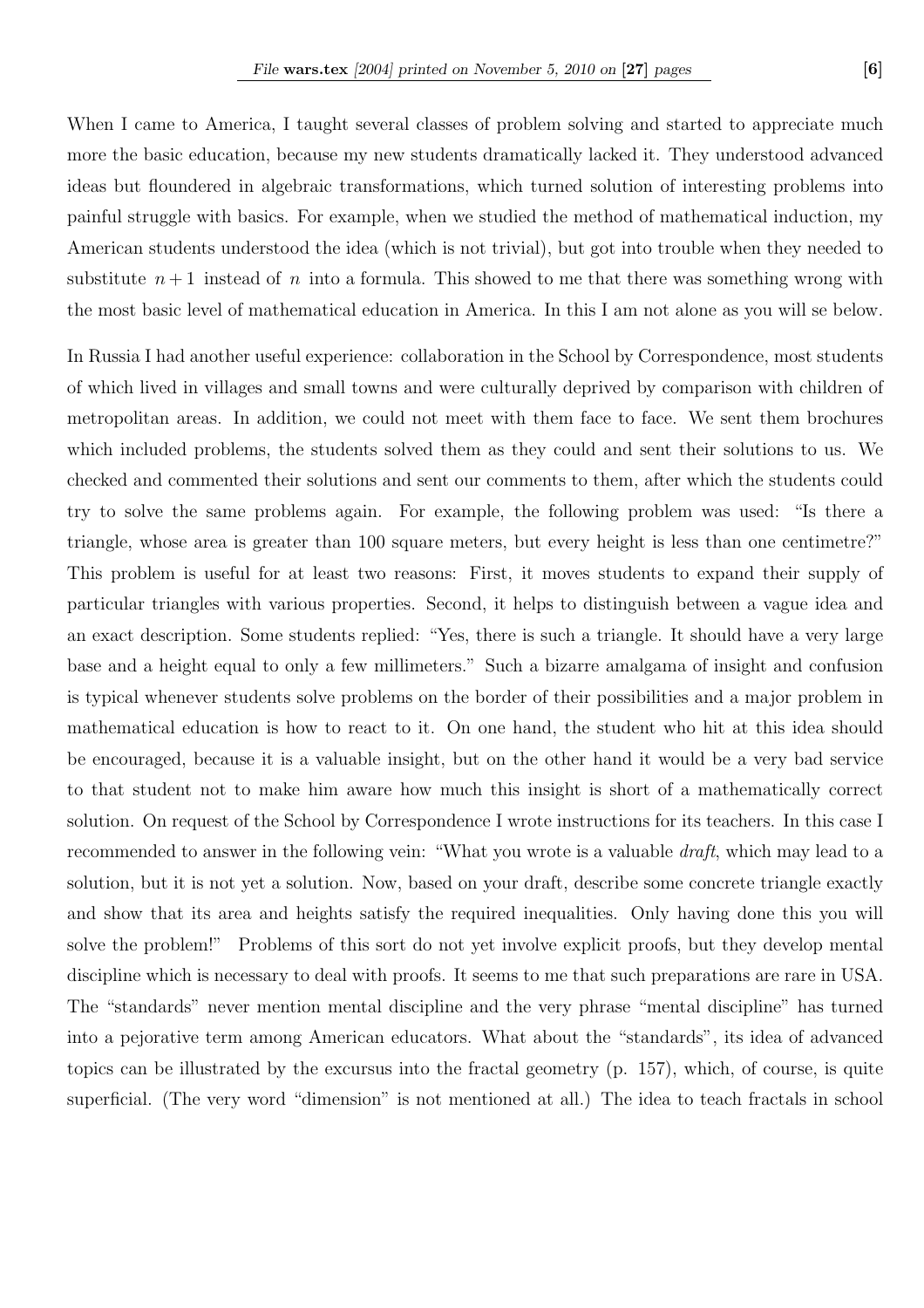has already found many supporters. (Everything is possible for those who are not competent enough to understand how difficult it is.) I asked several school teachers who were enthusiastic about teaching fractals to define a fractal and none of them mentioned the idea of dimension, least defined it. Usually they emphasized "repeating patterns". When I asked why they were not satisfied with wall-paper, they took offence.

Why fractals? I think, it is because for many years American educators have been accused of "dumbing down" their students and now they desperately try to show that they care about some advanced topics, but some of them are not competent enough to choose these advanced topics realistically.

Another example of this: on p. 157 the "standards" recommend to "develop an understanding of an axiomatic system through investigating and comparing various geometries", which is widely interpreted as a suggestion to teach non-Euclidean geometry, which is impossible to do having eliminated almost all the logical structure.

Still another example:

College-intending students should become familiar with such distributions as the normal, Student's  $t$ , Poisson, and chi square. Students should be able to determine when it is appropriate to use these distributions in statistical analysis (e,g., to obtain confidence intervals or to test hypotheses). Instrictional activities should focus on the logic behind the process in addition to the "test" itself. [4, p. 169].

Do the authors know that the theory of continuous random variables, where normal, Student's and chi square distributions belong, needs such an amount of calculus as a prerequisite, which usually takes three semesters? Do they know that calculus also needs certain prerequisites, which take years to teach, but are too often neglected in America? (According to TIMSS, among all students in the world who take calculus in school, American students are very low in knowledge of pre-calculus topics.) The authors of "standards" want to reform American mathematical education, but actually only aggravate its main shortcoming: vain ambitions and contempt for consistent, systematic and thorough study. Absence of any organized curriculum made neglect for prerequisites a chronic disease of American education.

Also, what do the authors mean by "becoming familiar"? It seems to be something quite superficial. Nowadays all American children are familiar with the ideas of cosmic travel, travel in time and robots because such films as "Star Trek", "Terminator" and "Robocop" brought these ideas into every home.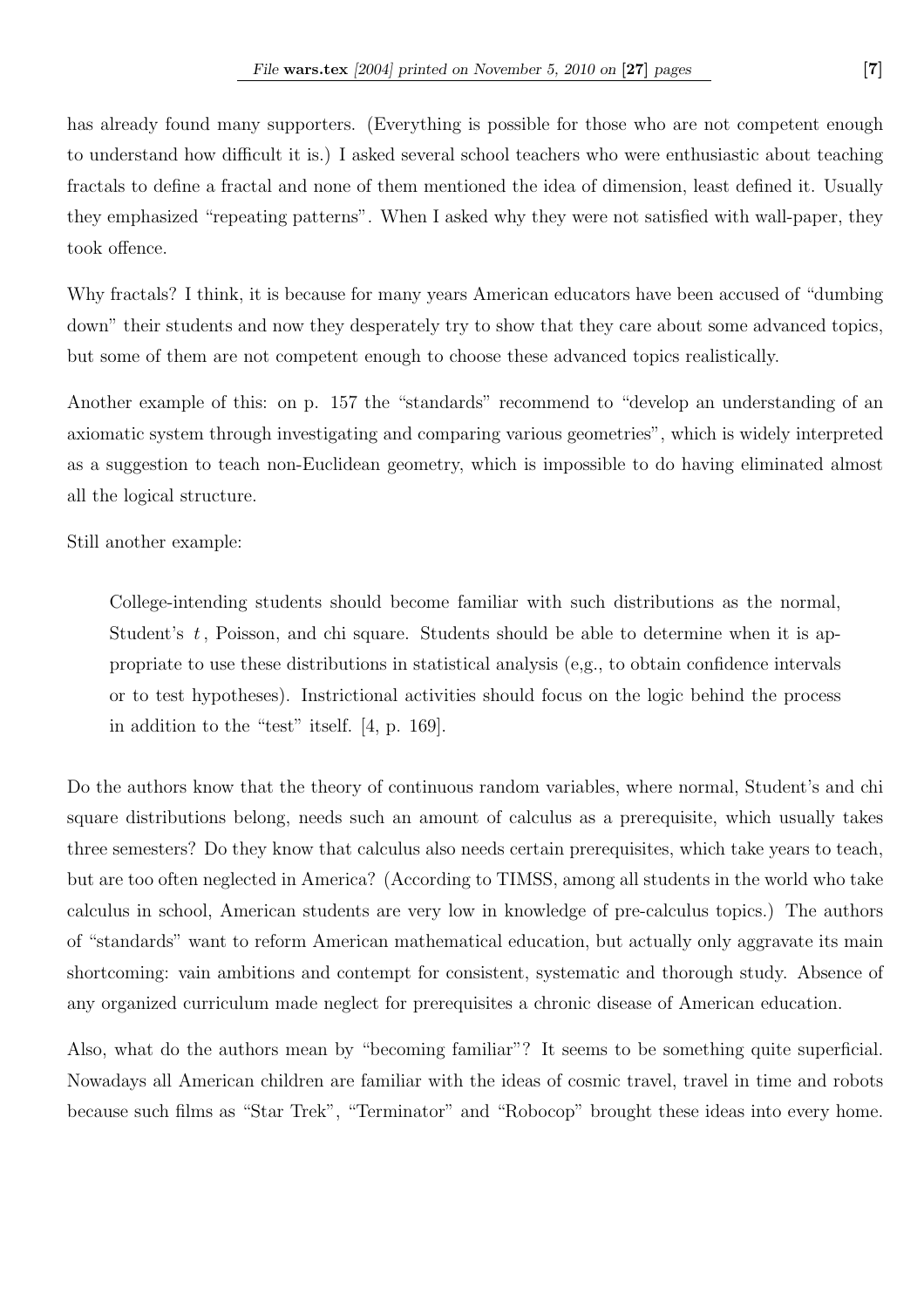This is not bad at all, but this does not make children capable to operate space ships or design robots. It is necessary to distinguish the useful, but superficial level of familiarity, provided by the entertainment industry, from the mastery and understanding which should be achieved in school. Are the authors of "standards" aware of this difference?

TIMSS followed American educators in their neglect of theory (but not in their bombastic ambitions; it contained no problems on fractals, non-Euclidean geometry or Student's or chi-square distributions). <sup>5</sup> Algebra and geometry, the two academic subjects most appropriate for study at school, constituted only a smaller part of its "literacy" part and what was presented as "algebra" might be very far from it. For example, the following problem was included into the middle-school part of TIMSS as item 13 and classified as algebra [12, p. 76]:

These shapes are arranged in a pattern:

 $\begin{array}{l} \bigcirc \triangle \bigcirc \bigcirc \triangle \triangle \bigcirc \bigcirc \bigcirc \triangle \triangle \triangle \end{array}$ 

Which set of shapes is arranged in the same pattern?

|                              | ★□★□★★□□★★□□  |
|------------------------------|---------------|
| B                            | □★□□★□□□★□□□□ |
| $\mathcal{C}$                | ★□★★□□★★★□□□  |
| $\left( \frac{1}{2} \right)$ | □□★★□★□□★★□★  |

Even if it made sense to include this puzzle into TIMSS (about which I am not sure), it is not even close to algebra! The fact that they call it algebra shows how little of real algebra is there. We cannot even reproach the organizers of TIMSS for their neglect of theory. If TIMSS included more mathematics and less fads, some educators would be still more eager to dismiss its results.

Even the advanced part of TIMSS includes very few theoretical topics or problems on proofs: of all its 36 items released on the web  $6$  only one  $(K-18)$  requests to write a proof. Most of the other items require just to choose an answer in a multiple choice format and/or to obtain a numerical answer. Some items contain a requirement "show your work", but the work to show is mostly numerical computations. Even algebraic transformations are almost absent.

<sup>5</sup>PSSM also dropped these topics.

<sup>6</sup>http://timss.bc.edu/TIMSS1/items.html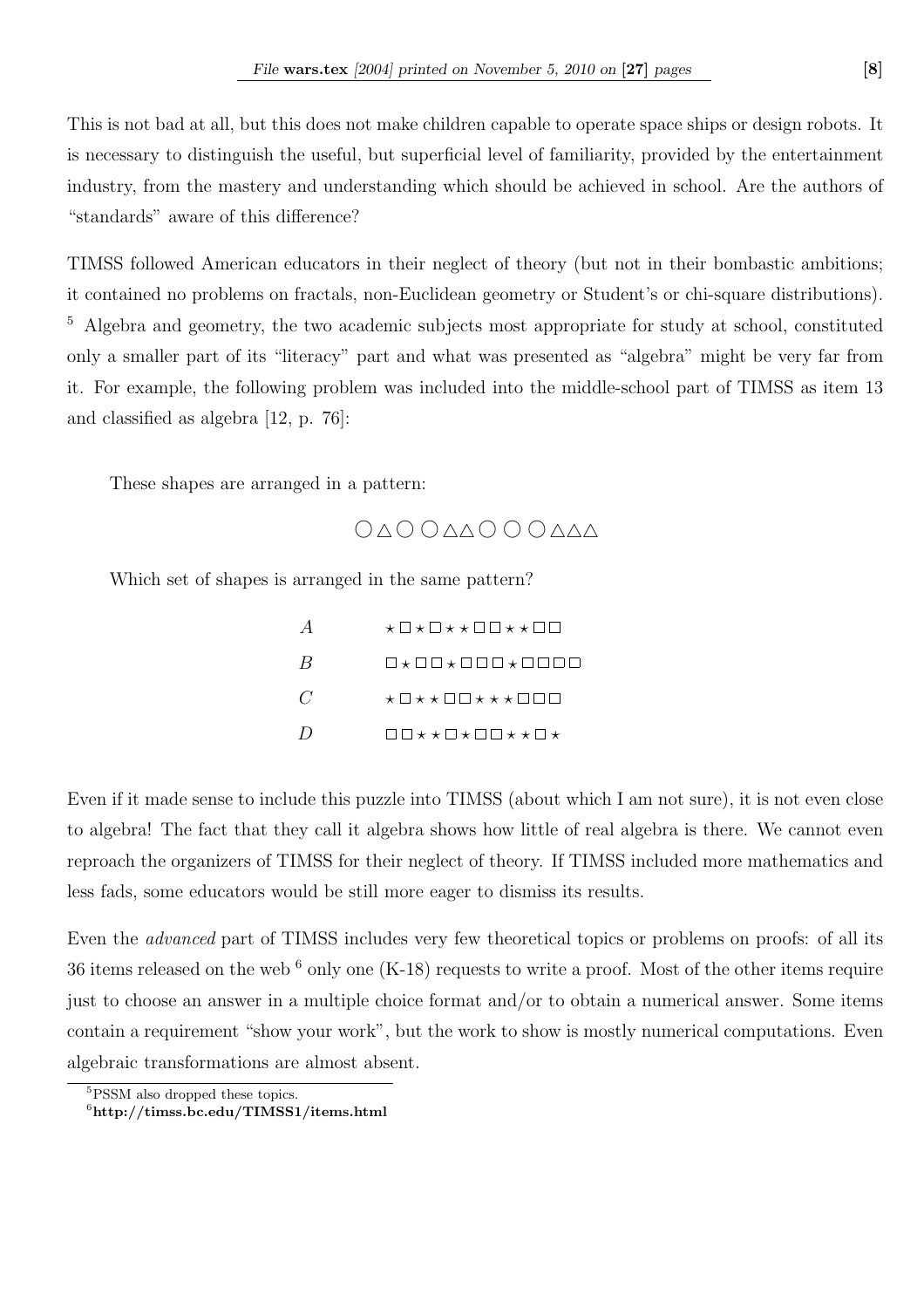\* \* \*

What was the position of American mathematicians towards the "standards"? This is another mystery. The preface to the "standards" declares (p. vi): "The following mathematical science organizations join with the National Council of Teachers of Mathematics in promoting the vision of school mathematics described in the Curriculum and Evaluation Standards for School Mathematics", followed by an impressive list including the American Mathematical Society (AMS). What does this "promoting the vision" mean? Neither AMS nor NCTM ever made a public statement about it. When the "standards" started to be implemented in some classrooms and mathematicians became aware of what was going on there, they became horrified and only then, probably, some of them looked attentively under the cover of "standards". Notices of AMS published several letters urging AMS to withdraw its endorsement (whatever it meant), but there was no comment from the headquarters of AMS.

Since the "standards" seemed to be endorsed by so many highly scholar organizations, it is no wonder that many teachers declared that they teach according to these "standards". When these teachers were asked why did they think so, most of them answered: "Because my students use calculators instead of doing paper-and-pencil calculations". This was said with pride because the "standards" really abound in hints to increase attention to use of technology, including calculators, and to decrease attention to paper-and-pencil calculations. There were bombastic promises that this would release children's time to acquire "high-order thinking skills", but in fact the opposite was observed. Many university teachers complained that their students cannot do simple calculations. The following was sent to an e-mail list by Lawrence Braden, a well-known teacher, one of the authors of [18]:

The 'do not teach the child fractions except by calculator' is not a rare thing these days. What would be condemned as heresy twenty years ago is now accepted orthodoxy in many circles. One state prides itself in not requiring students to know how to add one third to one seventh by hand, or to be able to multiply two two-digit numbers together by pencil and paper, or to be able to divide 10 by 1.05 without a calculator. Such drills are deadly dull, and the time must be spent instead to foster 'higher-order thinking skills'. I am not making up these examples; they were actually used in front of a roomful of witnesses this summer. I took notes. Those subject to bad teaching in years past (Just invert and multiply, kid, that's how we divide fractions, just do it) at least could do it. The kids today not only cannot do it, they cannot do anything else either. Except perhaps to invert matrices and find the "best-fit" line on a calculator.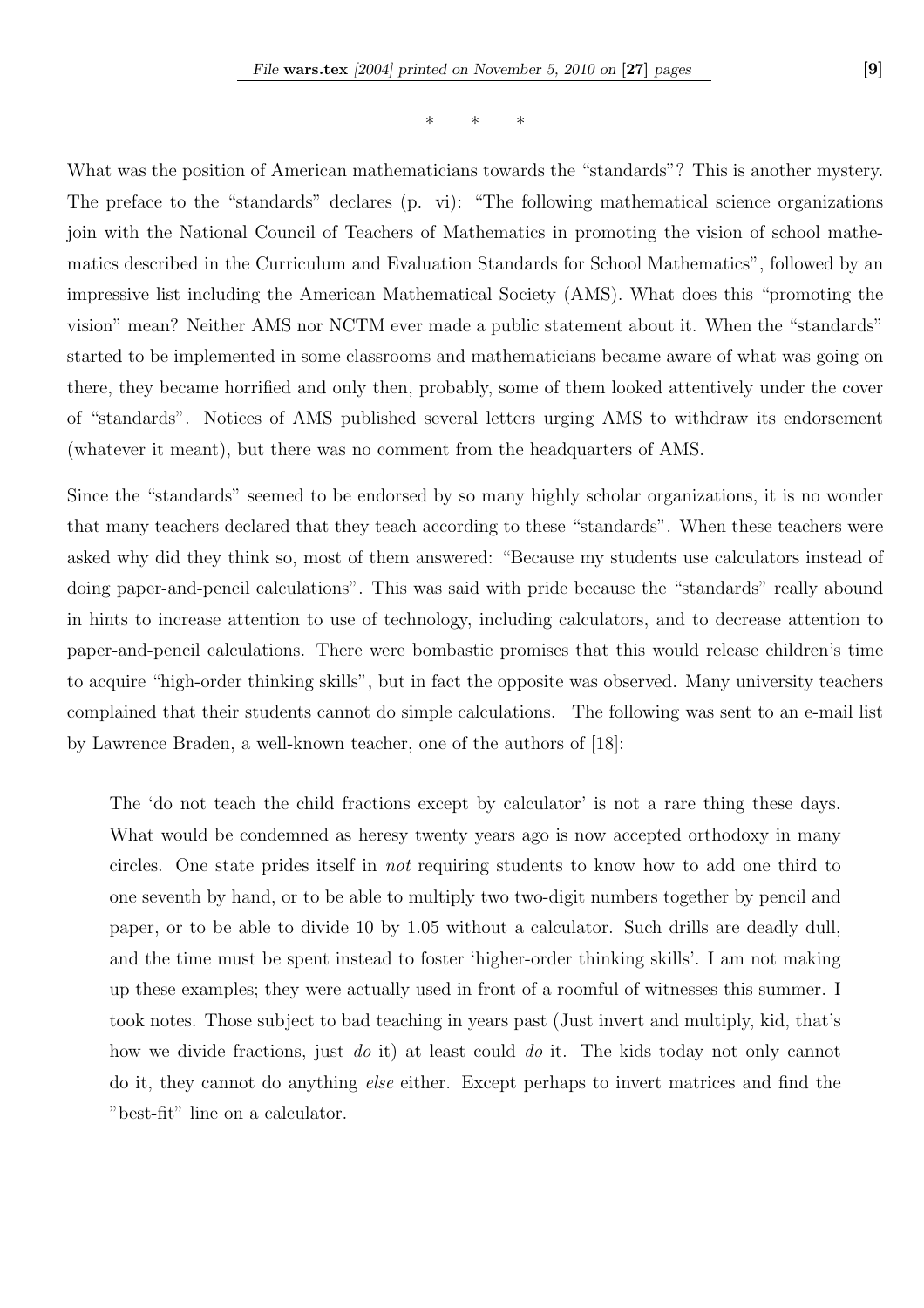My family came to USA soon after the "standards" was published. At first I knew very little about the so-called "reform" of the mathematical education in America, but I observed that my daughter' teacher of mathematics foisted a calculator into her hand all the time. I understood that I had to do something radical and started to call my daughter "a victim of American education" whenever I saw a calculator in her hand. By the end of high school she was one of a few students who could calculate mentally. Many university freshmen grasped a calculator when they needed to calculate ten percent of a number. Sometimes I tore calculator from a student's hand shouting: "You can do it without a calculator!" The student gazed at me for a while in astonishment, then realized that he really could, but I was the first person who cared to tell him that it made sense. The "standards" turned usage of calculators into a matter of prestige and some teachers started to feel obsolete and inadequate without them.

Then a really dramatic event followed. In October of 1999 the US Department of Education headed by Richard W. Riley approved ten K-12 mathematics programs by calling five of them "exemplary" and other five "promising". <sup>7</sup> This decision was based on conclusions of an Expert Panel, most members of which have neved published a research article in mathematics. <sup>8</sup> This is not an accident. Although there are plenty of bright mathematicians in USA, for a long time they were not invited to participate in making important decisions about education. Sincerely speaking, they did not especially object. Like all people, mathematicians are prone to avoid extra work and sometimes say: "Why should I bother myself with public education? There are special people to care about it." So they did for a long time in America (but not in Russia). However, this time some of them decided to act. On November 18, 1999 The Washington Post published a letter signed by 200 mathematicians and other scientists urging Riley to withdraw his department's approval. NCTM immediately expressed a complete support for Riley's decision <sup>9</sup>, which is understandable because the Expert Panel based its criteria partially on the "standards". Riley answered to the mathematicians' letter by reaffirming his position  $10$ . Thus we observe an open confrontation between mathematicians and scientists on one side and educational officials and leaders on the other. What is it about?

The most evident point of confrontation is whether children should be taught paper-and-pencil arithmetical algorithms or use calculators instead of that. The difference of opinions can be illustrated by two quotes, both included into the mathematicians' letter. One is from an article written by Steve Lein-

<sup>8</sup>The list of members of the Expert Panel is available at

<sup>&</sup>lt;sup>7</sup>The approved programs are listed and described at  $\frac{http://www.enc.org/ed/exemplary/">http://www.enc.org/ed/exemplary/$ .

http://www.ed.gov/offices/OERI/ORAD/KAD/expert panel/mathmemb.html.

<sup>9</sup>http://www.nctm.org/rileystatement.htm

 $10$ http://www.ed.gov/News/Letters/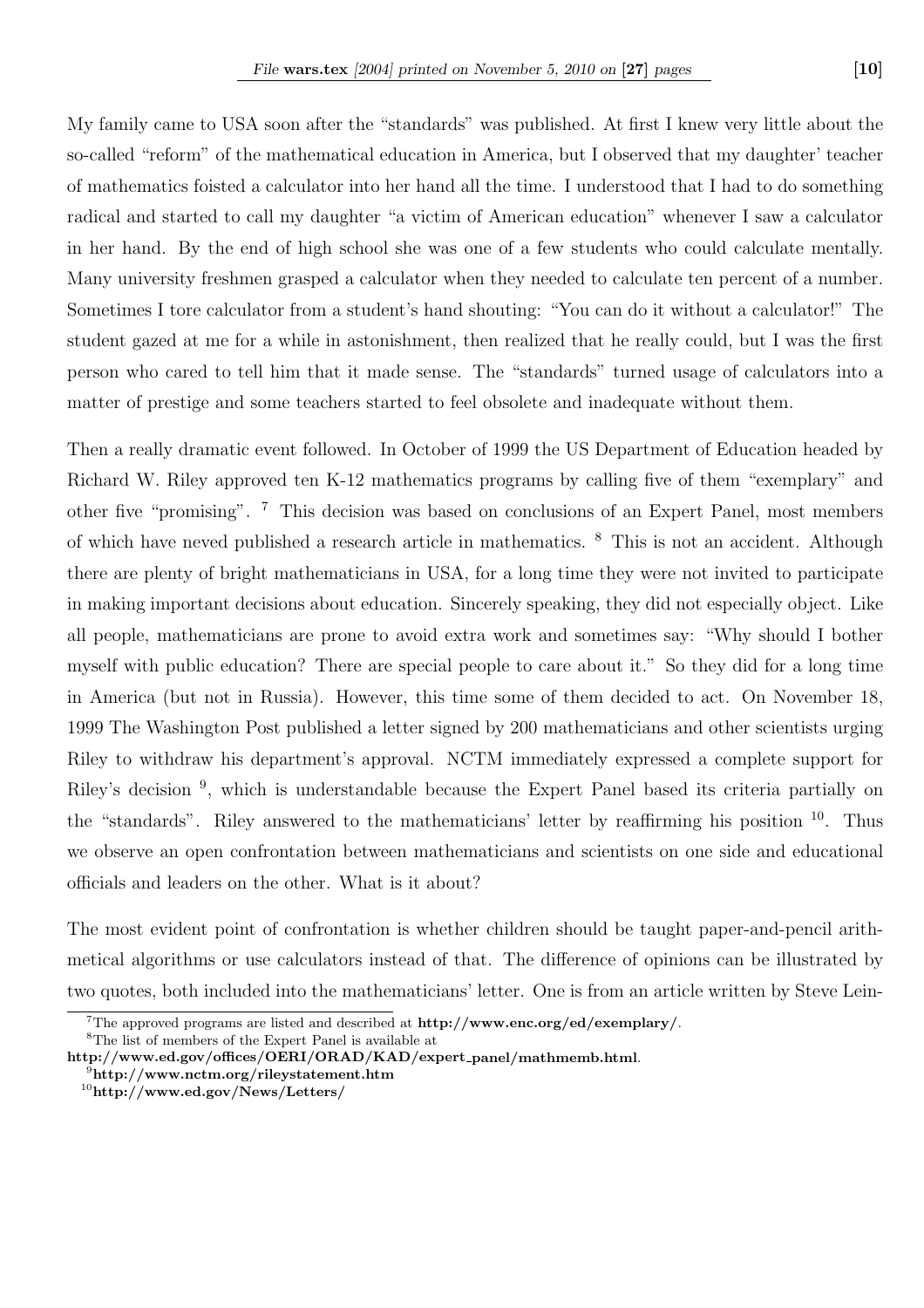wand, a member of the Expert Panel (and one of directors of NCTM), entitled "It's Time To Abandon Computational Algorithms" and published on February 9, 1994, in Education Week on the Web: <sup>11</sup>

It's time to recognize that, for many students, real mathematical power, on the one hand, and facility with multidigit, pencil-and-paper computational algorithms, on the other, are mutually exclusive. In fact, it's time to acknowledge that continuing to teach these skills to our students is not only unnecessary, but counterproductive and downright dangerous.

This is just a personal opinion, but this person was selected by the government to make an important decision about mathematical education.

The other quote is from a report made by a committee formed by AMS for the purpose of representing its views to NCTM:

We would like to emphasize that the standard algorithms of arithmetic are more than just 'ways to get the answer' – that is, they have theoretical as well as practical significance. For one thing, all the algorithms of arithmetic are preparatory for algebra, since there are (again, not by accident, but by virtue of the construction of the decimal system) strong analogies between arithmetic of ordinary numbers and arithmetic of polynomials. <sup>12</sup>

Pay attention that this statement was made only in 1997 and published only in 1998, which was too late because the "standards" had recommended the usage of calculators instead of paper and pencil already in 1989 and at that time AMS seemed to support it.

In Russia mental and pencil-and-paper computations were always recommended throughout the school and considered essential for understanding. For example, Igor Arnold wrote in his book "Logarithms in the school course of algebra" (I don't have this book with me and quote from memory): "We tell students that  $\log_{10} 2 \approx 0.30103$  because one can obtains 2 by raising 10 to this degree, but the problem is that the student has never seen anybody 'obtain' 2 in this way." In view of this, Arnold recommended to teach students to estimate logarithms by mental calculations and by hand, without tables. (Calculators were not available in the 30s, when Arnold wrote his book, but it is clear that he would say the same if they were.) For example,  $2^{10} = 1024$ , which is a little more than  $10^3$ , whence  $\log_{10} 2$  is a little more

 $\frac{11 \text{http://www.eduweek.org/ew/1994/20lein.h13}}{$ 

<sup>&</sup>lt;sup>12</sup>American Mathematical Society NCTM2000 Association Research Group Second Report. June 1997. Notices of the AMS, February 1998, p. 275. See http://www.ams.org/notices/199802/comm-amsarg.pdf.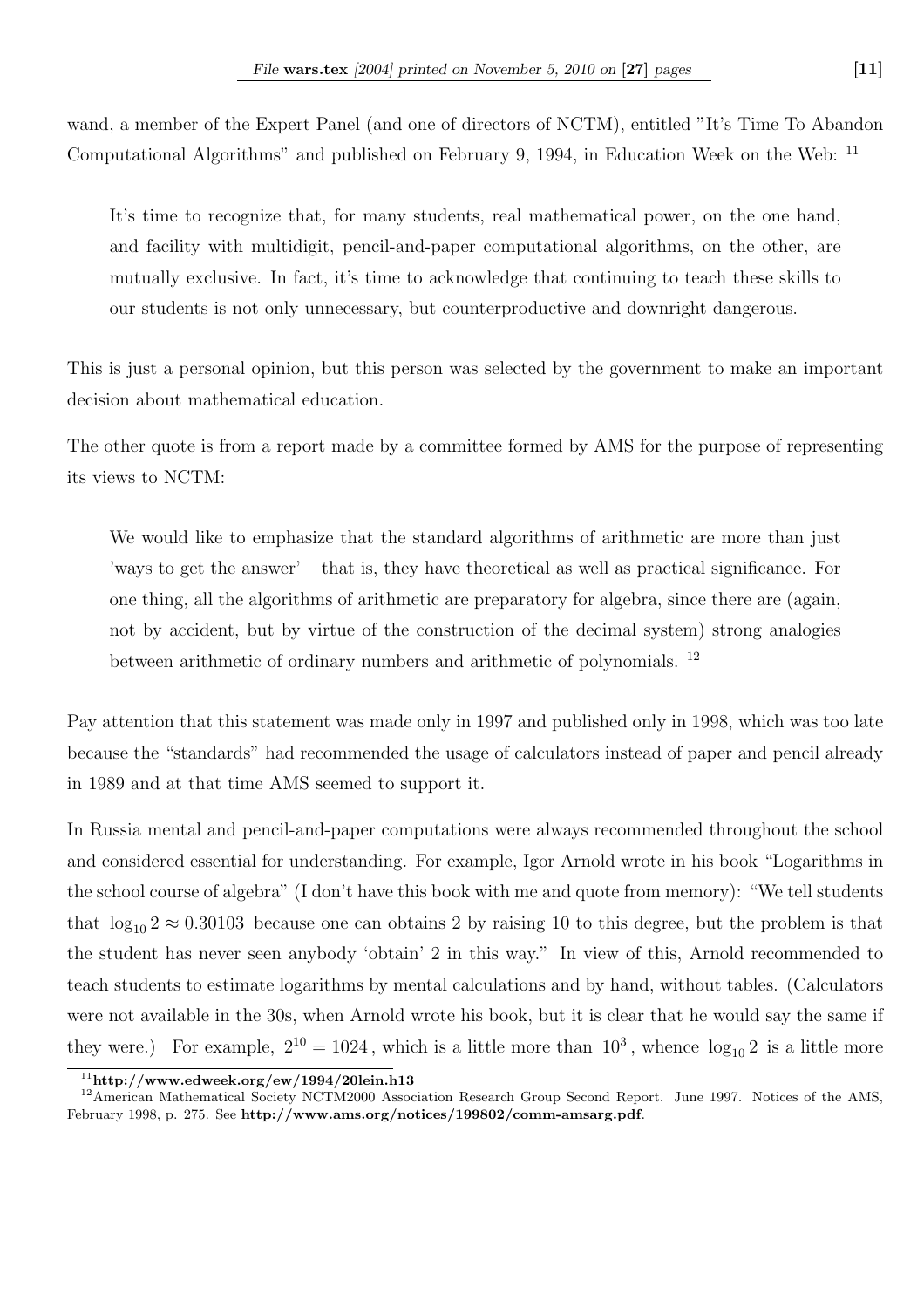than 0.3. Hence  $log_{10} 5$  is a little less than 0.7,  $log_{10} 4$  is a little more than 0.6 and  $log_{10} 8$  is a little more than 0.9. After that, using interpolation, we can estimate that  $log_{10} 9$  is a little more than 0.95, whence  $\log_{10} 3 \approx 0.48$ , whence  $\log_{10} 6 \approx 0.78$ . Interpolation between 6 and 8 gives  $\log_{10} 7 \approx 0.84$ . There are many other numerical relations which allow to check and improve these estimations. I believe that mental and by hand estimations are very useful in all areas of mathematics, including trigonometry and study of functions in general, and that they are essential as a preparation for calculus.

\* \* \*

Thus "reformers" of mathematical education in USA have already excluded most theory and now want to exclude arithmetical algorithms from curriculum. What for? For the sake of problem solving. American educators have said many times that they care very much about problem solving. "Agenda for Action", which expressed the NCTM's vision twenty years ago, suggested that "problem solving be the focus of school mathematics  $\langle \cdots \rangle$  " [1, p. 1]. The "standards" completely share this opinion (p. 6) and start every part with a chapter called "Mathematics as problem solving". Every section of PSSM also contains a chapter named "Problem Solving". <sup>13</sup> In my opinion, solving problems is really very important, I even suggest that public mathematical education IS teaching children to solve mathematical problems, provided the words "problem" and "to solve" are interpreted properly. After all, any mathematical theory can be represented as a series of problems. So my first reaction to these declarations was positive. Suspicion came to me only when I noticed that every time when these educators declare their concern for problem solving, they try to exclude something from curriculum. If all their proposals are accepted, nothing remains but mirages. In this article I concentrate on three trends, which seem the most dangerous to me: to exclude theory for the sake of "hands-on" approach, to exclude arithmetical paper-and-pencil calculations for the sake of "high-level thinking skills" and to exclude traditional word problems for the sake of "real-world problems". We have already addressed the two former follies, now we are going to the third one.

The failure of New Math (see [8] for example) showed that we cannot teach children rigorous and abstract mathematics without a solid preparation. That is why we need problems on the boundary between mathematics and common language and common sense. There are many excellent problems of this sort and all of them are called Word Problems or Verbal Problems or Story Problems. Their

<sup>13</sup>What is ridiculous is that this chapter is there along with others, including "Algebra" and "Geometry" for example. So, according to the authors of PSSM, there is problem solving without any partilular topic and there are algebra and geometry without problem solving.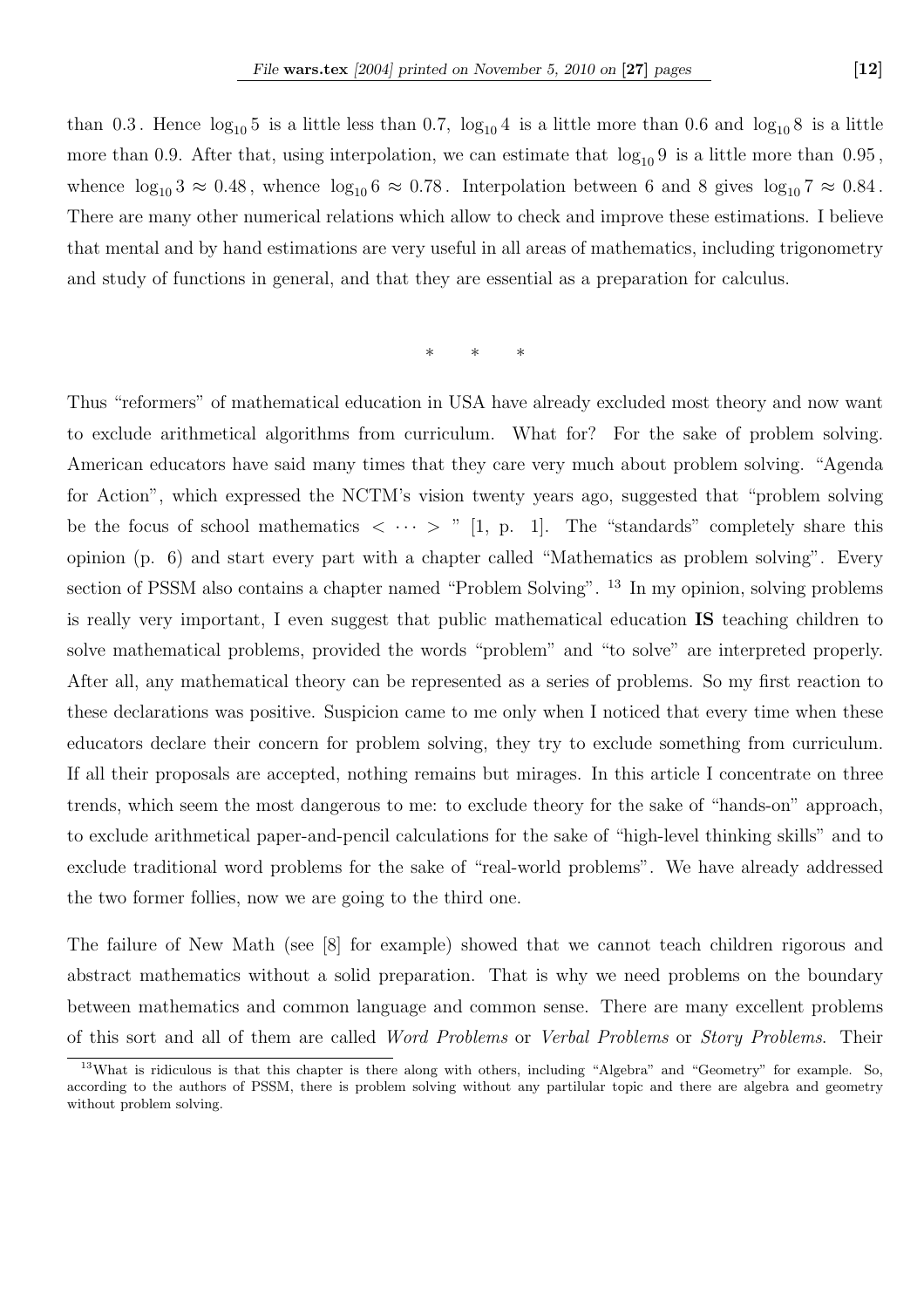distinctive feature is usage of words, which are not mathematical terms, such as cars and trains, distance, time and speed, boats and current, planes and wind, boxes, cans and balls, length, widht and height, perimeter, area and volume, pipes, pumps and pools, mass, percentage and mixtures, hours, minutes and time of the day, hands of a clock, years and age, money, price, interest and discount, etc. Typically, a word problem describes some imaginary situation, provides certain data about it and asks a question, the answer to which can be obtained from these data. To solve it, students need to interpret the given situation mathematically. Thus every word problem is a small instance of mathematical modeling. In Russia presence, even abundance of word problems in mathematical education was always normal. "Always" does not mean only Soviet time; it was so already in the 19-th century. In fact, even the term "word problem" is not used in Russia, because the word "problem" usually means a word problem, while non-word problems are called "exercises". Also, word problems are not considered only a part of algebra. First, they are present much earlier, from the very beginning of elementary school, and are supposed to be solved without algebra. Second, they provide contacts of algebra with geometry and physics and generally the world of material objects. Let me give a few examples.

A problem for the 3-th grade (9 years old):

A grocery shop has 400 kg of flour to pack. It has 85 bags which can contain 2 kg and 75 bags which can contain 3 kg of flour each. Are these bags sufficient to pack all the flour? [13, p. 177]

A problem for the 4-th grade (10 years old):

A library needs to bind 4500 books. One shop can bind these books in 30 days, another shop can do it in 45 days. In how many days can the two shops fulfill this order working simultaneously? [14, p. 197]

Two problems for 5-6-th grades (11-12 years old):

When milled, wheat loses  $1/10$  part of its weight. How much bread can be obtained from  $1\frac{1}{2}$ ton of wheat if when bread is baked, the surplus weights 2/5 of the flour used? [3, p. 114]

A boat, going downstream, made a distance between two ports in 6 hours and returned in 8 hours. How much time is needed for a raft to make this distance downstream? [3, p. 246]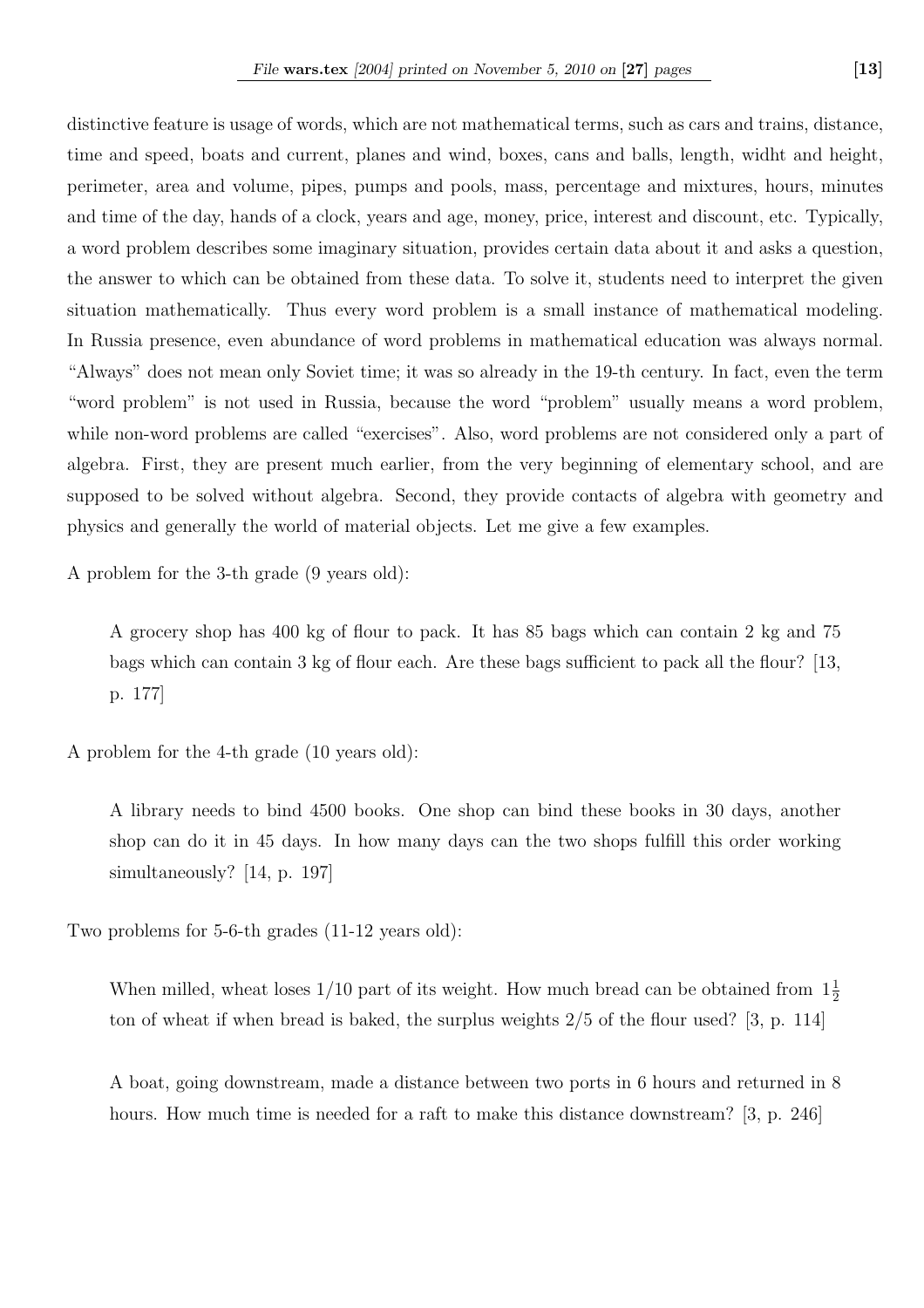Some problems for 6-8-th grades (12-14 years old):

(An ancient problem.) A flying goose met a flock of geese in the air and said: "Hello, hundred geese!" The leader of the flock answered to him: "There is not a hundred of us. If there were as many of us as there are and as many more and half as many more and quarter as many more and you, goose, also flied with us, then there would be hundred of us." How many geese were there in the flock? [10, p. 37].

(Historical problem.) A swimmer was swimming upstream Neva River. Near the Republican Bridge he lost an empty flask. After swimming 20 min more upstream he noticed his loss and swam back to find the flask; he reached it near the Leughtenant Schmidt Bridge. Find the velocity of current at Neva River if the distance between these two bridges is 2 km. [10, p. 208].

A train started from a station and, moving with a constant acceleration, made a distance of 2.1 km and ended with a speed of 54 km/hour. Find the acceleration of the train and the time it spent. [10, p. 257].

The rectangular lid of a box has length 30 cm and width 20 cm. A rectangular hole with the area 200 square cm must be made in this lid so that its sides were at equal distances from the sides of the lid. Which should be the distances of sides of the hole from the sides of the lid? [10, p. 259].

If American students were taught to solve such problems in a sytematic way, they would be prepared better than many of those who are actually sent to calculus in high schools and colleges. For example, a problem similar to the boat problem quoted above was included into my article [23]. After its publication I received many letters from which it was clear that this problem was difficult even for university students.

It is common for Russians, both mathematicians and non-mathematicians, to remember word problems with sympathy. For example, Vladimir Arnold, a famous mathematician (son of Igor Arnold quoted above), remembers warmly how he solved a difficult word problem in high school [2]. This is understandable. Study of mathematics in school is useful because it teaches children to understand complex,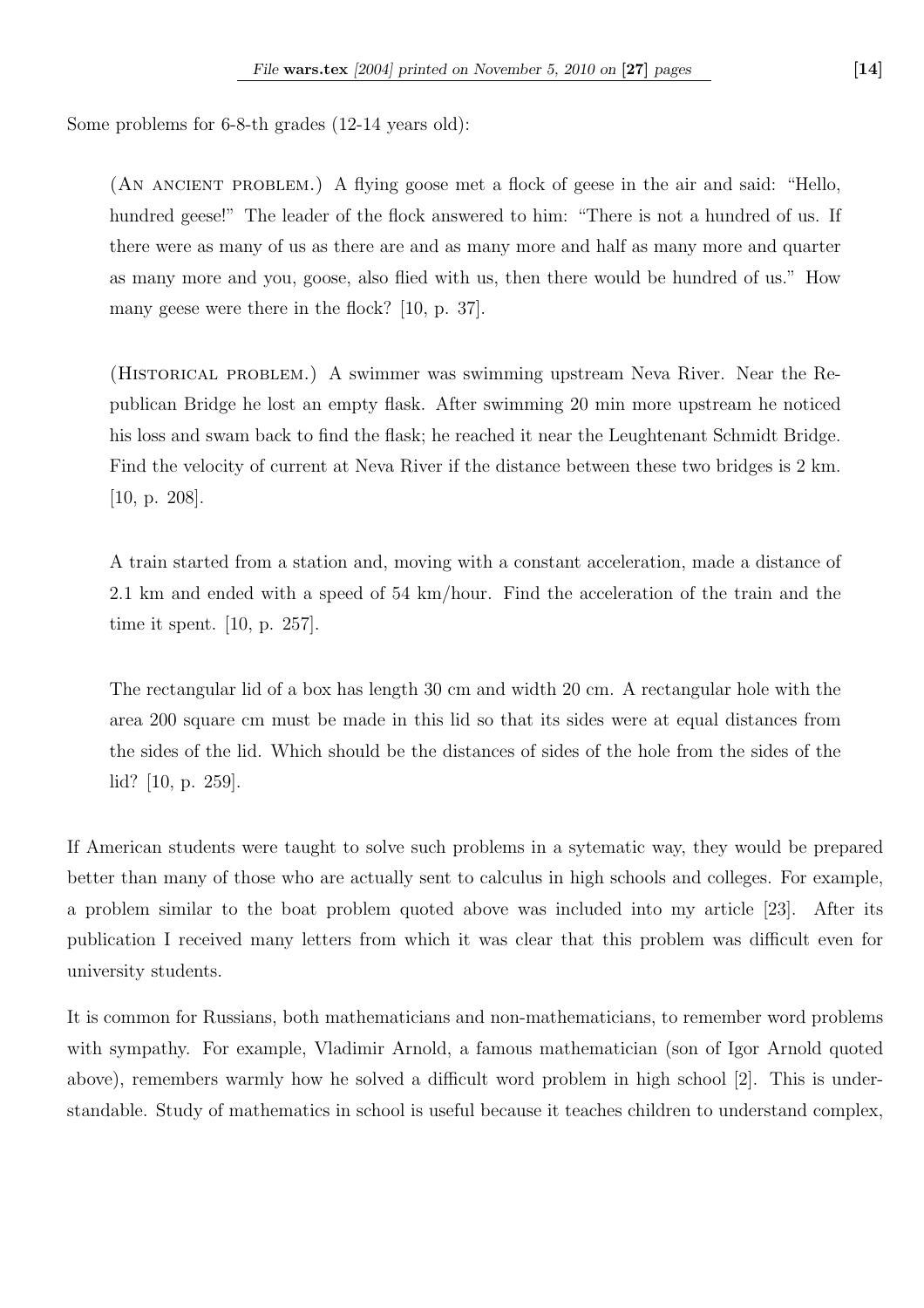rigorous or abstract matters. When we teach children to solve problems in school, we do not expect them to meet exactly and literally the same problems in later life. Mathematical education would be almost useless if its only use were literal. We want much more, we want to teach children to solve problems in general. In this respect traditional word problems are especially valuable, because to solve a word problem, you have to understand what is said there. This function of word problems is very poorly understood in America. Although American educators pay lip service to the memory of George Polya, they often neglect his opinions. Polya wrote:

Why word problems ? I hope that I shall shock a few people in asserting that the most important single task of mathematical instruction in the secondary schools is to teach the setting up of equations to solve word problems. Yet there is a strong argument in favor of this opinion. In solving a word problem by setting up equations, the student translates a real situation into mathematical terms; he has an opportunity to experience that mathematical concepts may be related to realities, but such relations must be carefully worked out. [16, p. 59].

When I read [16] in Russia, I thought that it was just a good book. Now I understand how polemical it actually was. Its first two chapters are devoted to two Cinderellas of American education: classical geometry and word problems. Polya loved traditional word problems. You think that this is natural? Read further.

In America word problems (also known as story problems or verbal problems) are not taken as easy as in Russia, They arouse mixed, even contradictory feelings. On one hand, they are considered especially difficult, even frustrating. Generally, frustration caused by mathematics is one of the most noticeable concerns of American educators, which is understandable because schools of USA have no established curriculum, so very often there is no continuity in the courses a student takes: some courses repeat each other, some are separated by gaps; in the former case boredom and in the latter case frustration is inevitable. Word problems seem to create the greatest frustration. I think, it is because their difficulty is not so evident, a good deal of it is in syntax and semantics of the natural language rather than in a well-established, recognizable mathematical theory, so in their case American administrators are especially careless about continuity. There is a cartoon in the Far Side series called "Hell's Library" showing a library full of story problem books. Mildred Johnson, an experienced teacher, starts her book about word problems (actually very easy ones against Russian standards) as follows: "There is no area in algebra which causes students as much difficulty as word problems." [7] Pay attention that Johnson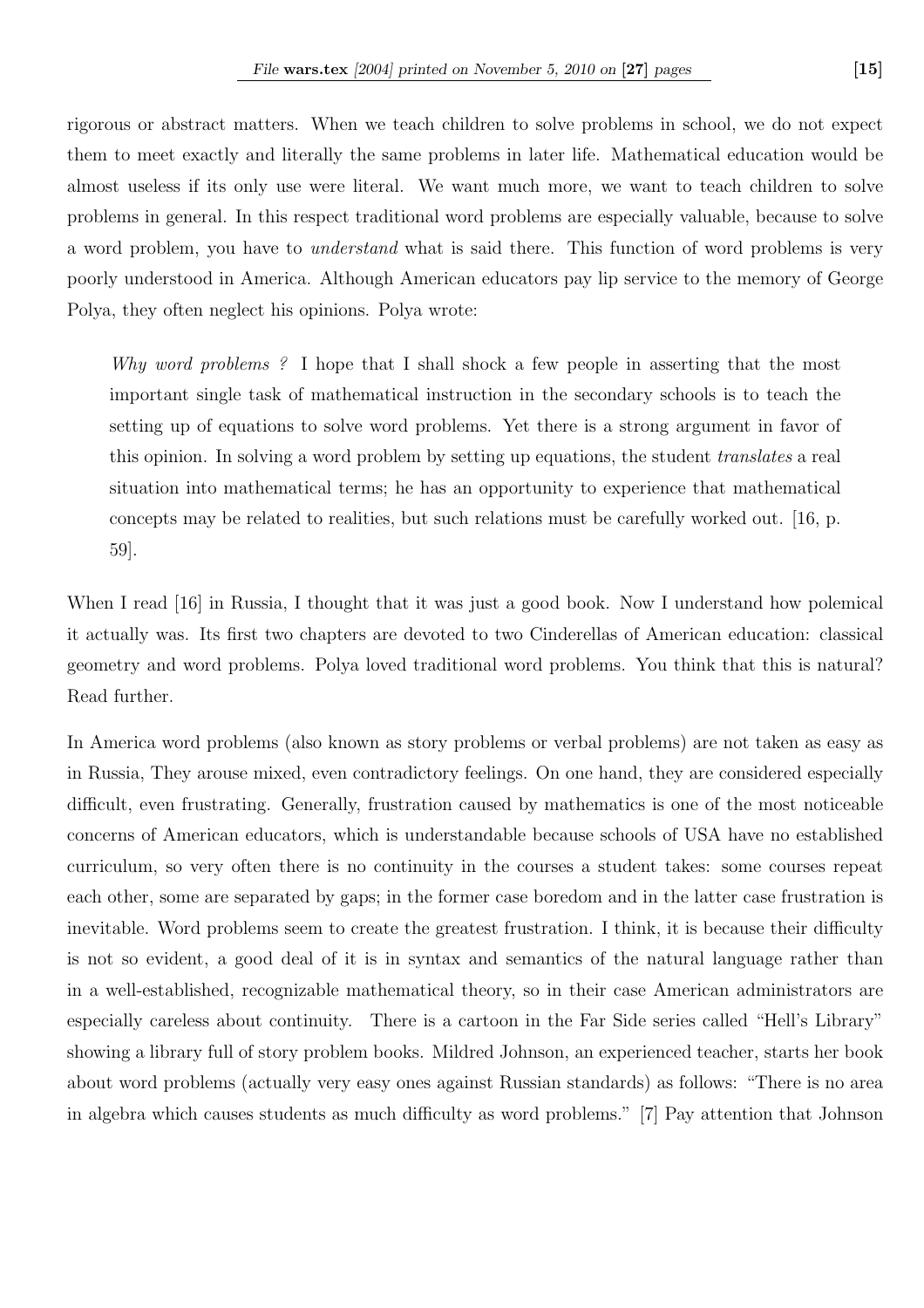does not mention arithmetical word problems, which are unknown in USA.

During some time I participated in an e-mail list devoted to teaching of mathematics. Most of it is on the web, so you can read messages sent to it.  $^{14}$  Also you can search it for key words and phrases. You will find several relevant messages searching it for "word problem frustration". In particular, under the subject line "speed of a current river", you can find a discussion of a problem similar to the Neva River problem quoted above. In Russia this problem was always considered elegant and interesting, but in America it was otherwise. One participant observed that this problem caused too much frustration and proposed to solve some other problems instead of it. I expressed my astonishment and then Don Coleman, an experienced teacher, replied: "Andre,  $\langle \cdots \rangle$  it is perfectly clear that such problems cause frustration. It is not a matter of explaining why it is. It just happens."

On August 20, 1996 I sent to this list several messages previously collected by me, all written by competent teachers. These are a few quotes from them: Eric L. Green:

Somebody asked why word problems were so rare in math textbooks. The reason should be obvious – they scare elementary school teachers to death. Why do you think we had the discussion on 'keywords'? That's just one device elementary school teachers use to 'insure success', i.e. eliminate the need for kids to struggle and think.  $\langle \cdots \rangle$  I've noticed that many high school teachers avoid word problems for the same reason – to avoid frustration. In this case, kids have been trained for years to view math as a set of algorithms for solving particular problems.

## Lynn Nordstrom:

As an elementary teacher who works with many other elementary and middle school teachers, I agree with Eric when he says word problems 'scare teachers to death' and that provide a lot of frustration for all students. In my discussions with teachers, I find that many of them feel this way because they feel unprepared to teach mathematics.

## Mark Priniski:

Oooo... Word Problems! Why aren't there more of them in the text? Here's a story from the

<sup>&</sup>lt;sup>14</sup>To find messages of this list sorted in the chronological order go to http://forum.swarthmore.edu/epigone/math-teach/all.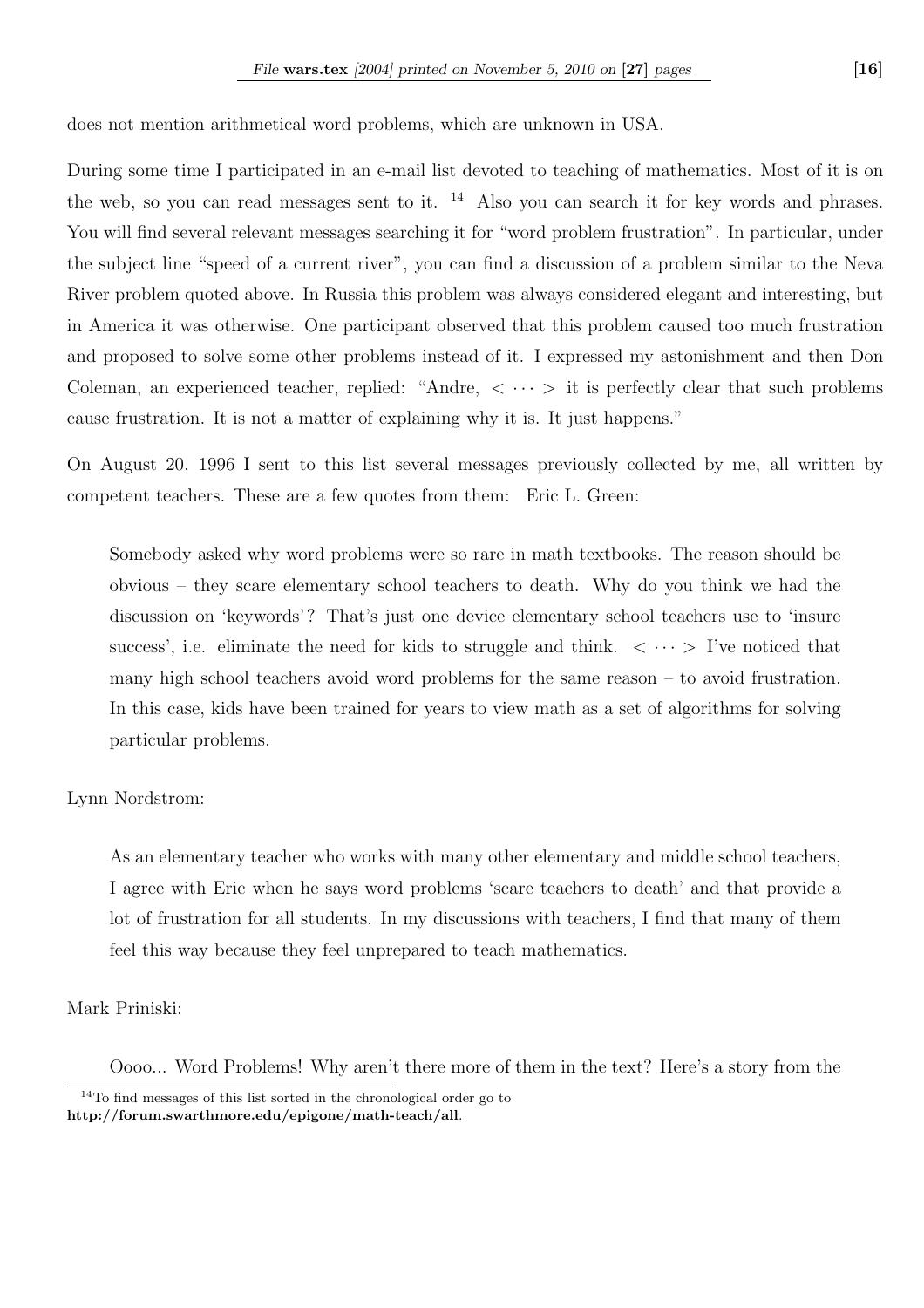past... The first year I taught Algebra (17 years ago) I was approached by my department head. He told me that the rest of the math department just skipped the word problems because they were too difficult for the students. (Some of my students would like me to take his advice :)  $)$ "

It may look like a contradiction, but at the same time word problems have a reputation of being boring and trivial. The following statements were also made at e-mail lists. Mark Saul, a famous teacher, wrote:

In New York State we have Regents exams, which kids must take at the end of certain courses. For years, these problems were staples on the exams. To get good grades, and so that the teacher could look good, there were review books published, which gave specific methods for solving these problems. For example, in an upstream-downstream problem, you have a 2x3 array of boxes (distance, rate, time across the top; upstream and downstream along the side). All the students had to do was memorize the labels for the boxes  $\langle \cdots \rangle$  "

Ralph A. Raimi, one of not so many professional mathematicians really interested in education, one of the authors of [18], remembers:

In 1937 I was in the 9th grade and learned word problems, "story problems" as they were called. My teacher hadn't the foggiest notion that mathematics was written or thought about in English, and believed that story problems were like French regular verbs. They came in four types, each with its own endings  $\langle \cdots \rangle$ "

Judith Roitman, a well-known educator, one of the authors of PSSM, remembered:

The high school algebra course I took (honors, too) was nothing but imposed charts and imposed algorithms. It was boring boring boring and if anyone had told me I'd grow up to be a mathematician I'd have laughed at them.

I think that the reason of this seeming contradiction is that word problems have an enormous potential of variability, and exactly for this reason they are often reduced to a few types which can be solved mechanically. This is done in America, but not in Russia, where the *quantity* of word problems to solve is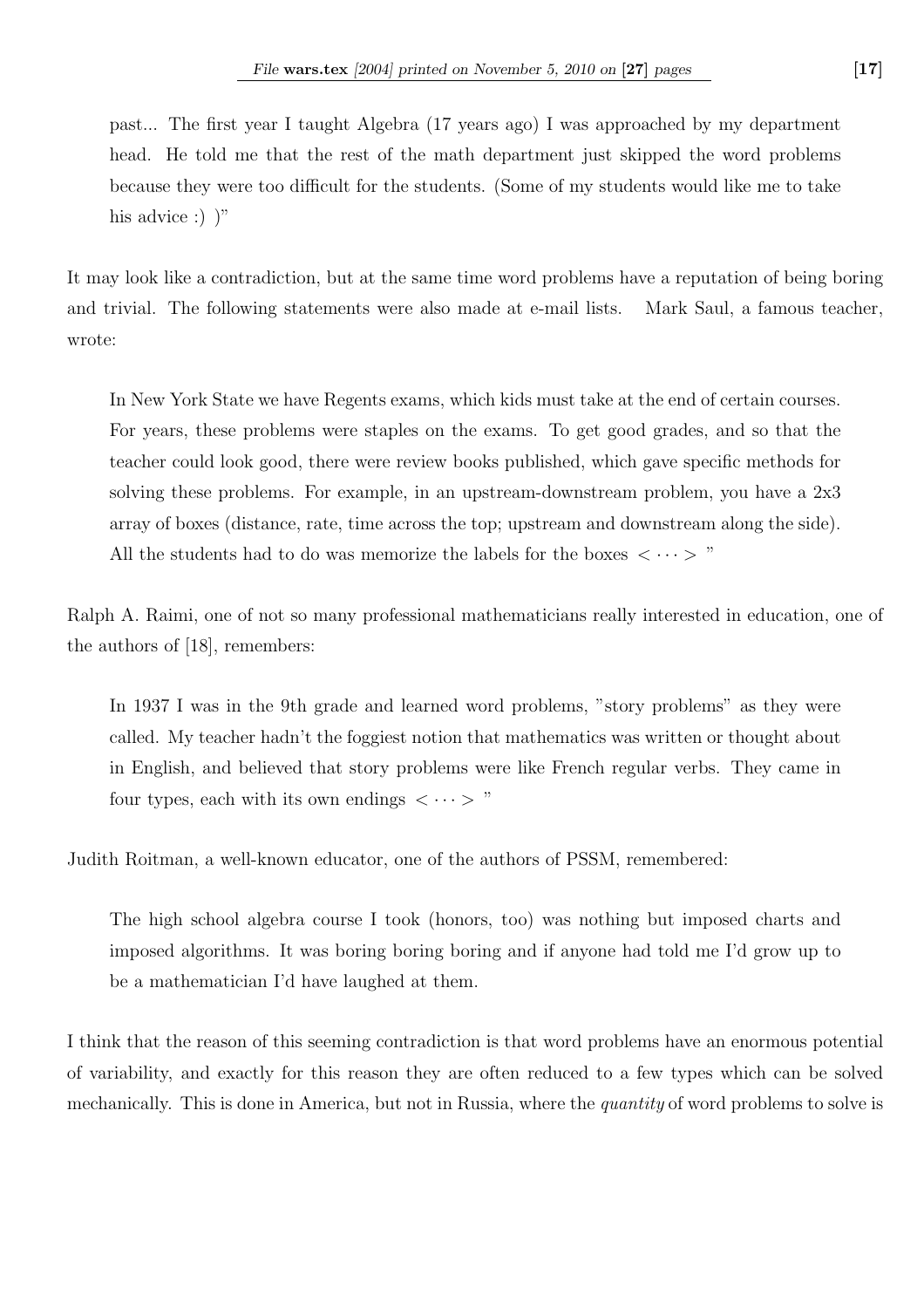simply too large to reduce them to types, so that nobody ever tried to do this. Many American students are so unprepared to solve word problems that even a small unexpected twist makes these problems unsolvable for them. My undergraduate students insisted that every problem on the test should be preceded by solving the same problem in class, only with different numbers (see [25]). Even change of a sign made a problem different for them, for example when a train moved in the opposite direction or a pipe drained water from a pool instead of bringing it there. Thus, to keep problems solvable, educators had to reduce them to a few types, everyone of which could be solved using a standard method and this is what the quoted authors observed. Their observations helped me to understand Agenda for Action's suggestion that " The definition of problem solving should not be limited to the conventional 'word problem' mode" [1, p. 3], but this suggestion was so inarticulate that no meaningful action could be undertaken based on it. The "standards" recommend to decrease attention to "word problems by type, such as coin, digit, and work" (p. 127), but this recommendation is silly for at least two reasons. First, it implies that coin problems form a type, that is all of them are similar, which is wrong. There are many different coin problems based on quite different ideas. Second, a recommendation to "decrease attention" may lead only to exclusion of some problems from curriculum, which can make the remaining problems only still more uniform. The main problem is not with the word problems, but with the poor preparation of American teachers. Polya quoted one prospective teacher say, "The mathematics department offers us tough steak which we cannot chew and the school of education vapid soup with no meat in it".

Since word problems are difficult for some teachers, it would be natural to say: "It is regretful that we are weak in solving word problems. We should pay more attention to them in schools of education. Textbooks and exams should contain more varied word problems. Educational journals should publish articles instructing teachers how to teach word problems. Textbooks should place word problems in a reasonable order, starting from easy ones and gradually increasing their difficulty and reaching quite difficult ones at the end." All this was done in Russia to some extent for a long time, but it seems that nothing of this was done in USA. Instead, educational leaders tried to create impression that there was something wrong with word problems themselves. For example, "Mathematics Teacher" (the main American journal for high school teachers of mathematics) published an article written by Zalman Usiskin, an influential educator, where he wrote: "Algebra has so many real applications that traditional phony word problems are not needed." [28, p. 158, 159]. In addition, this statement is repeated in a box in large type (p. 158). The editor's preface says that opinions of this article are close to those expressed in the "standards". Why does Usiskin call traditional word problems phony? He quotes the problem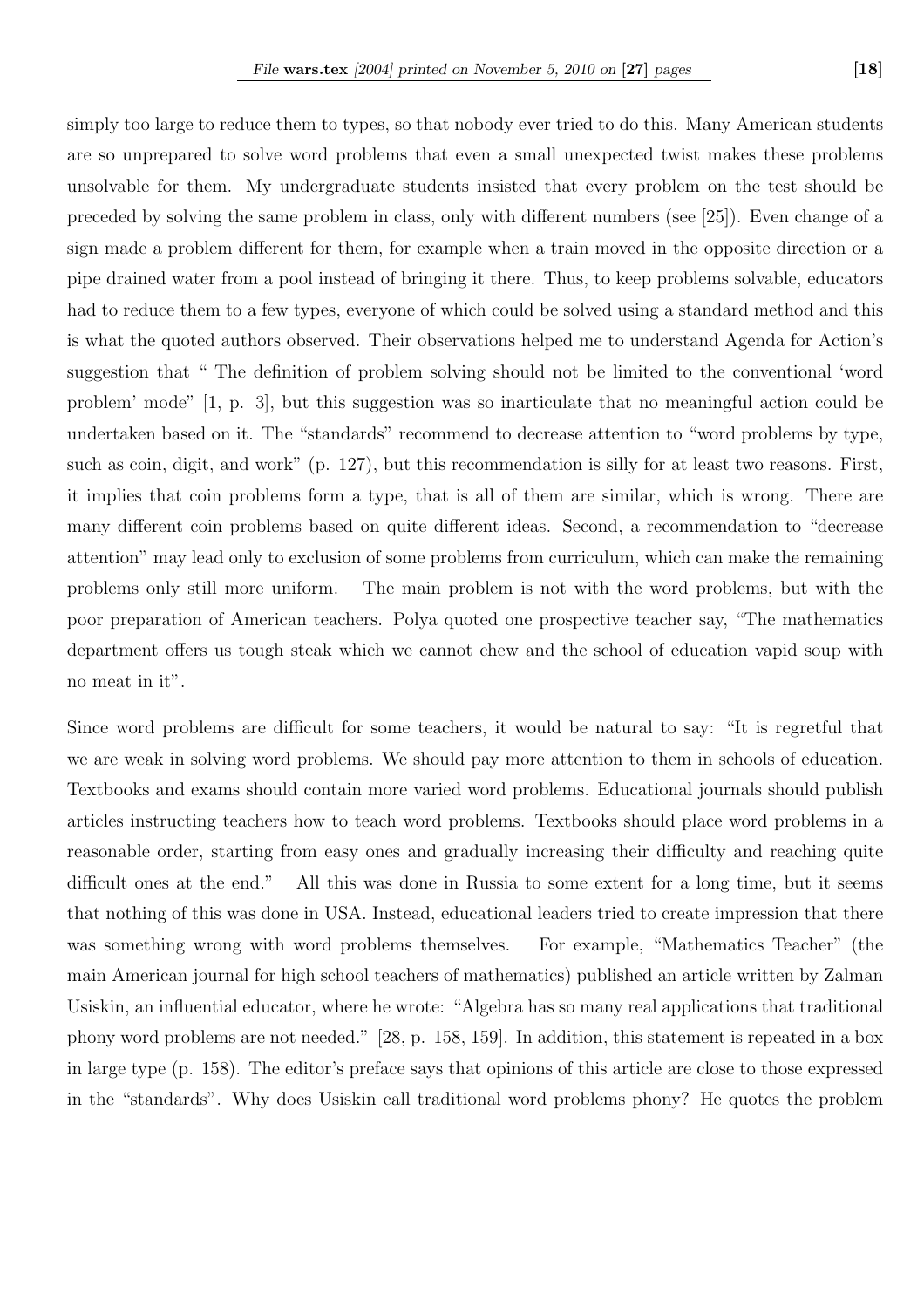"A person has 20 coins in his pocket, some nickels and some dimes. The total value is \$1.75. How many nickels and how many dimes were there?" and continues: "Since the coins were counted, shouldn't the counter have kept track of the number of dimes?" (p. 159). In Russia (and in most countries, as I believe) this strange argument would be ignored as a bad joke, only in America it is taken seriously. Follies mentioned above can only deprive children of competence in mathematics, but this one is much more dangerous: it ignores some of the most valuable features of human mind. This argument was originally proposed by Edward L. Thorndike, a well-known American behaviorist. One chapter of his book [22], called "Unreal and useless problems", applies this label to all those problems which cannot be faced in real life literally. Thorndike thought that such problems produce a sense of futility and proposed to exclude all of them from curriculum. My observations completely refute Thorndike's claim. For example, the Goose problem mentioned above is evidently fantastic, but it was liked by Russian students. I have no doubt that American children, like all children in the world, have fantasy and well

Thorndike's pedagogical ideas were criticized very sharply several times. In particular, Lev Vygotsky criticised Thorndike very thoroughly in his works [29, 30]. Vygotsky wrote: "As it is well-known, Thorndike, logically developing ideas, underlying his zoological experiments, came to a very definite theory of learning, which Koffka's book refutes quite thoroughly, thereby liberating us from the power of false and prejudiced ideas." [29, p. 284]. The word "zoological" shows Vygotsky's anger, with which I completely solidarize. Indeed, Thorndike's theory treats human beings as analogs of animals reacting only to concrete stimuli, for whom a slight deviation from reality makes a problem irrelevant. In fact, Koffka showed that even with respect to animals, Thorndike was wrong. He wrought [9, p. 169]:

may be interested in problems which Thorndike classifies as "unreal and useless".

We have, therefore, in these cases a true *transfer of training*; for the animal employed a procedure which was successful under certain conditions after these conditions had been altered, he did so in a manner appropriate to the alteration.

Nevertheless, Thorndike's neglect of reality was gladly followed by many American educators. Diane Ravitch wrote in her excellent book: [19, p. 69] "Despite his critics, however, Thorndike's views continued to have enormous currency; he was, after all, a towering figure in his field. His claims were embedded in pedagogical textbooks, most especially his own, and were taught to generations of teachers and administrators."

Regretfully, Thorndike's influence is not only history; it is still a reality. Usiskin's article [28] essentially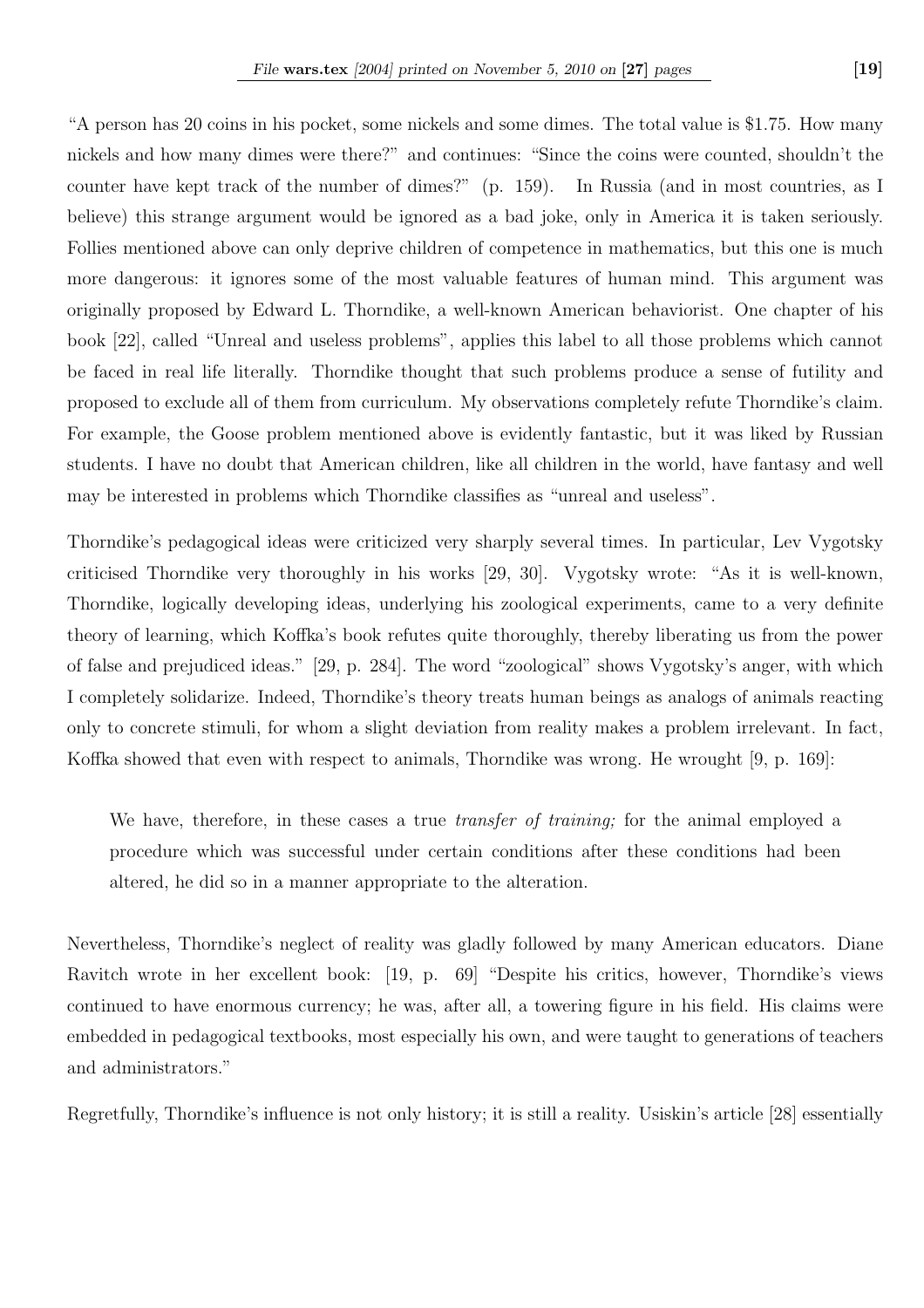repeats his suggestions. I wrote about the fantastic ideas underlying these suggestions in more detail in [26, 27], so shall not repeat myself here. I leave it to the reader to figure out what remains of the world civilization if everything that needs imagination is eliminated, because this is what Thorndike and Usiskin's suggestion essentially means.

I shall not explain this important issue in more detail here. You may want to look at [26, 27]. Let me say only that abstract thinking of adults grows out of imagination of children and traditional textbook word problems enhance this process (if taught well). The vast majority of problems used in mathematical education at all levels rely on the fundamental human ability of imagination and thereby are not "real" in the literal sense so beloved by some American educators. The majority of valuable school problems are "unreal and useless" according to Torndike's book [22], "hopelessly artificial" according to the second chapter of Kline's book [8] and "phony" according to Usiskin's article [28].

Since Usiskin declared that "Algebra has so many real applications", we may expect enough of them in his program UCSMP for Grades 7-12 declared "promising" by the Expert Panel, but this is not the case. The "Mathematically Correct Algebra 1 Reviews" <sup>15</sup> rated this program the lowest in "quality and sufficiency of student work" and said about it: "there are far too few problems for each subtopic and they fail to cover the upper difficulty levels. The coverage of word problems is especially weak as there is no good introduction to writing equations with variables for unknowns, far too little practice on this, and no word problems beyond the easy level." Where are those "so many real applications"?

Let me emphasize that I don't imply that mathematics has no applications. I am not so silly. What I mean is that most word problems used in education at various levels are not applications and pretending that they are only misleads and disappoints the students. For example, if a problem speaks about pipes bringing water into a pool, it is not an application of algebra to pool management. It is algebra. If a problem asks in how many ways can a committee elect a chair, a secretary and a treasurer it is not an application of combinatorics to committee work. It is combinatorics. If educators cannot yet explain this important issue in professional terms, they at least should not confuse it with pejorative terms.

\* \* \*

What do "reformers" of mathematical education propose positively? The high-school part of "standards" contains a list of topics to increase attention, where the first place is given to "the use of

<sup>15</sup>http://mathematicallycorrect.com/algebra.htm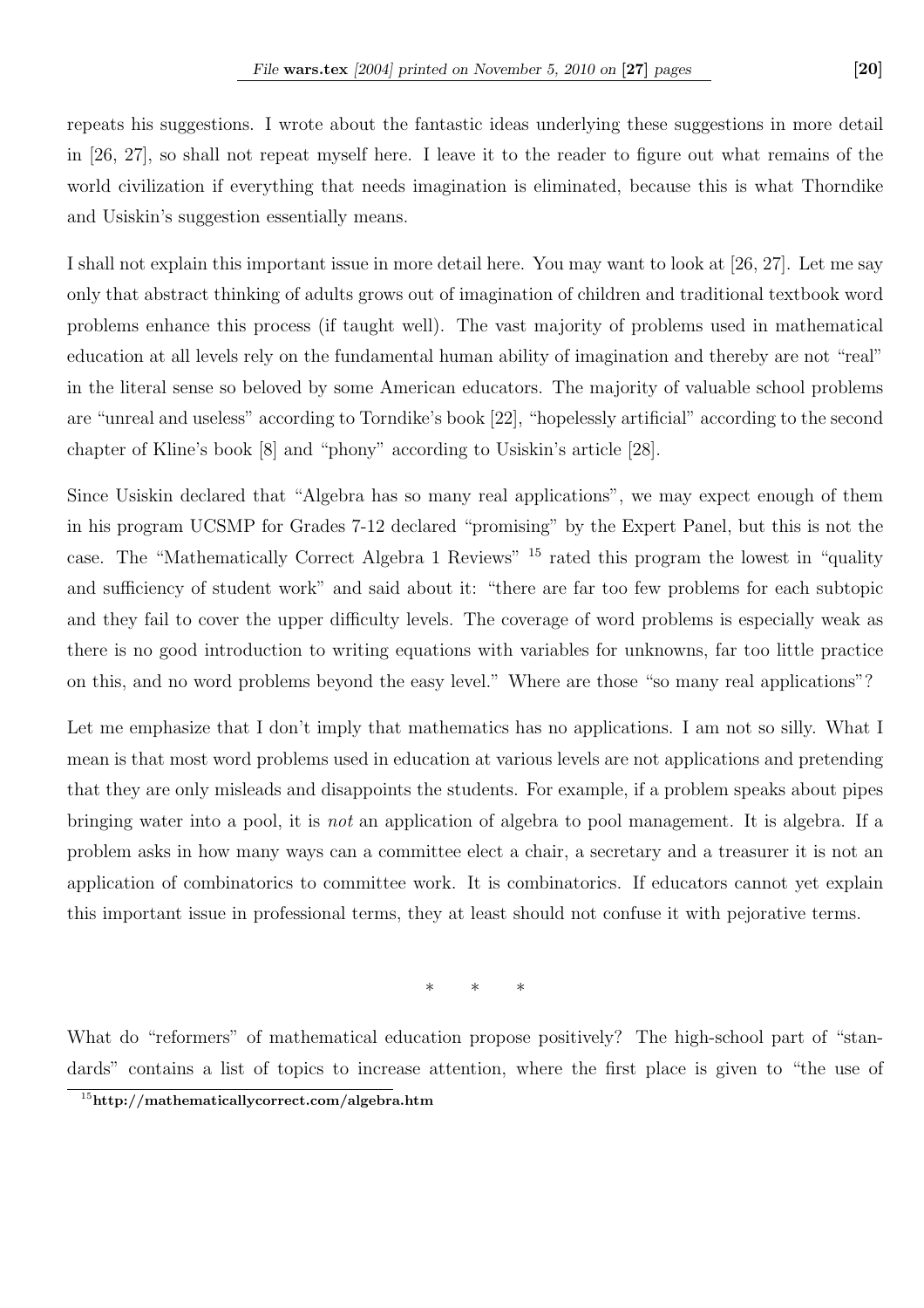real-world problems to motivate and apply theory" (p. 126). What is a "real-world problem" and how to distinguish it from a "problem by type" or a "phony traditional word problem"? This is a very hard question. First of all, there is only one problem explicitly called "real-world" in the whole volume of "standards". Here it is [4, p. 139]: "Real-world problem situation. In a two-player game, one point is awarded at each toss of a fair coin. The player who first attains  $n$  points wins a pizza. Players A and B commence play; however, the game is interrupted at a point at which A and B have unequal scores. How should the pizza be divided fairly? (The intuitive division, that A should receive an amount in proportion to A's score divided by the sum of A's score and B's score has been determined to be inequitable.)" This is followed by "Problem formulation": "Consider the situation with the following data: The winning score is  $n = 10$ ; when the interruption occurs, the score is A:B=8:7. The pizza will be divided in proportion to each player's probability of winning the game."

This "problem formulation" is equivalent to that described by Pascal in his letter to Fermat on August 24, 1654 and it is used in introductory textbooks of probability, e.g. in the excellent books by Kai Lai [5, p. 26-28] and Snell [21, p. 3-5]. Both Kai Lai and Snell refer to Pascal's letter and provide interesting historical background. On the other hand, the "standards" contains no references and completely omits all historical details, which makes all the situation look artificial. I asked many sympatizers of "standards" to refer to any of their acquaintances who ever played this game and received not one positive answer. If the author were serious about real-world fairness or equity, he or she might recommend to divide pizza equally or give a bigger piece to the more hungry player, but certainly not to divide food by gambling. Administrators of orphanages, boarding schools and summer camps would be horrified by this idea; they care that each pupil consumes all the food she needs for her health and not gambles it away. Further, what is the mathematical meaning of the word "inequitable"? If there is no such meaning, then how could it be "determined" that some division is "inequitable"? What does the word "determined" mean? The authors try to push the reader towards the well-known solution without explaining in which sense this solution is correct, which is anti-mathematical. Further, the authors pretend that the requirement to divide the pizza in proportion to each player's probability of winning the game appears only in the "Problem formulation", but in fact it is implicitly present from the very beginning, because otherwise it can not be "determined" that to share the pizza in proportion of the players' scores is "inequitable". This assumption is implicit, but unstated, which is anti-pedagogical.

Another illustration of how confused is the question of "real-world problems": let us compare the recommendation to increase attention to "real-world problems" (p. 126) with the recommendation to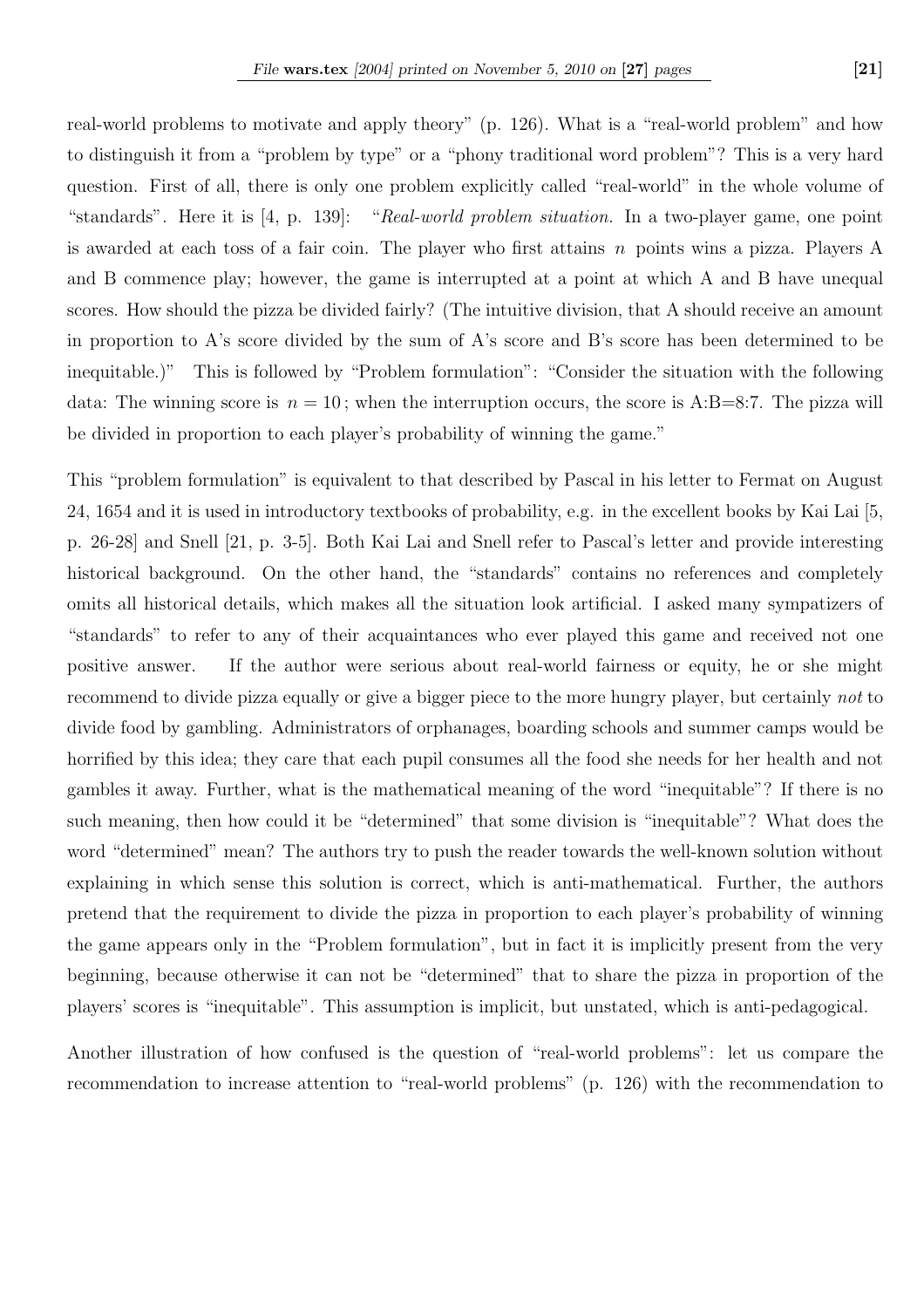decrease attention to "word problems by type, such as coin, digit, and work" (p. 127). Since it is impossible to increase and decrease attention to one and the same thing, we have to conclude that coin, digit and work problems are not real-world and therefore coin, digit and work do not exist in the real world. This conclusion seems ridiculous, but it is a fact that after publication of "standards" some educators decreased attention to most traditional types of problems and increased attention to pizza problems. This practice was laughed at, but nobody explained what should be done instead.

Another bizarre consequence of the same recommendation: some people guessed that "real-world problems" are those which mention brand names. Some textbooks included problems like this: "The bestselling packaged cookie in the world is the Oreo cookie. The diameter of an Oreo cookie is 1.75 inches. Express the diameter of an Oreo cookie as a fraction in simplest form."  $16$  This produced a wave of criticisms, to which the publishing house representative Jack Witmer answered: "Time and again, teachers tell us that the use of real-world examples is effective in engaging students' interest and in enhancing the learning process." <sup>17</sup> This sounds unconvincing, but what to do instead? Nobody knows.

So it makes sense to ask: do "real-world problems" exist in reality or only in the imagination of professors of education? Browsing through "standards", I found two statements about these mysterious critters. On p. 76 (middle-school part) it is said:

The nonroutine problem situations envisioned in these standards are much broader in scope and substance than isolated puzzle problems. They are also very different from traditional word problems, which provide contexts for using particular formulas or algorithms but do not offer opportunities for true problem solving.

The traditional word problems do not offer opportunities for true problem solving??? What a nonsense! What a dirty ignorance! With their narrow experience the authors pretend to set standards! These are true victims of American education! Are they aware of the rich resourses of excellent word problems around the world? What do they propose? Read further:

Real-world problems are not ready-made exercises with easily processed procedures and numbers. Situations that allow students to experience problems with "messy" numbers or too much or not enough informations or that have multiple solutions, each with different conse-

<sup>&</sup>lt;sup>16</sup> "Math textbooks salted with brand names raises new alarm" by Constance L. Hays. New York Times, March 21, 1999.  $17$ http://www.nytimes.com/99/03/28/letters/lwit.html.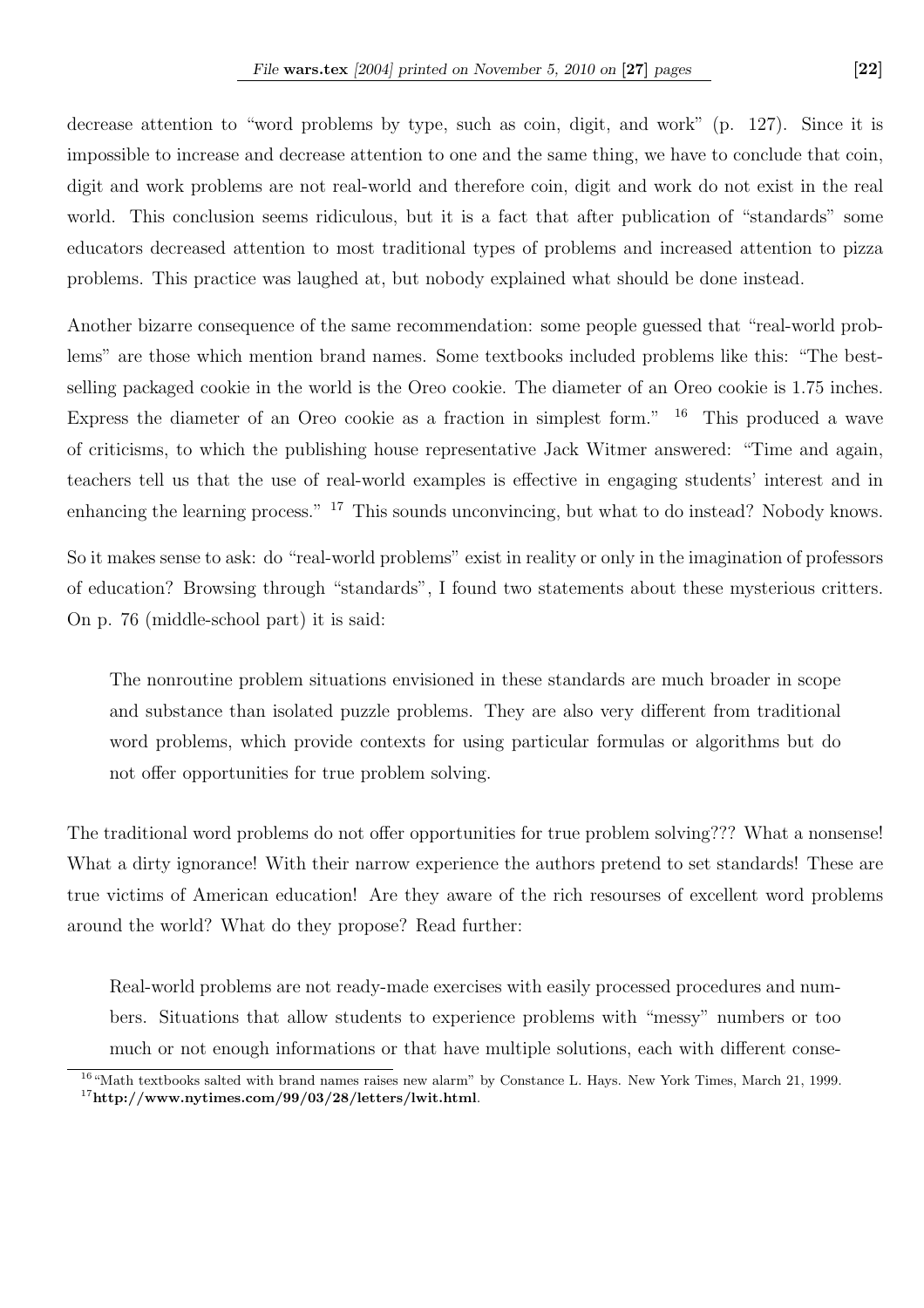quences, will better prepare them to solve problems they are likely to encounter in their daily lives.

This is silly. The very idea of school is that it is *organized* so that children do not waste their time: they are taught according to a carefully prepared curriculum and solve carefully designed, selected and edited problems. All waste, redundancy, irrelevancy and boredom, which abound in the real world, should be excluded from school. The authors want to abolish this efficiency and present this as an achivement!

Further, having described some properties of the "real-world" problems, it would be most natural to present several examples of them right after that, but it is not done. This problem immediately follows the text quoted above:

Maria used her calculator to explore this problem: Select five digits to form a two-digit and a three-digit number so that their product is the largest possible. Then find the arrangement that gives the smallest product.

This problem is not useless, but it has none of the qualities mentioned above: there is neither too much nor not enough information and no multiple solutions. What are consequences of solutions of this problem? grades? Are the numbers involved "messy"? Nobody knows because nobody knows how to discriminate a messy from a non-messy number. This problem cannot be just "encountered" in daily life, it is intentionally invented to use in school. The pizza problem discussed above [4, p. 139] (the only problem in the book explicitly called "real-world") also has none of the properties attributed to "real-world problems" on p. 76.

Let me emphasize that my criticism is not directed against problems which have more than one or none answer or problems with missing data or other special kinds of problems. All of them have their place in education and teachers may use them for special dramatic effects (see [25]). What I am against is an apology of irresponsibility, an idea that teachers, authors of textbooks and educational officials should not carefully prepare the learning process. They should, and every special situation should be planned in advance, like special effects in theater or circus.

In fact, the description of "real-world" problems quoted above explains the authors' inability to provide examples of them. Since these perishable fruits are not ready-made, they cannot be found in a book, because any book is ready-made. Although the "standards" is an exceptionally careless document, it was revised once before publication (according to its preface), so it cannot contain "real-world prob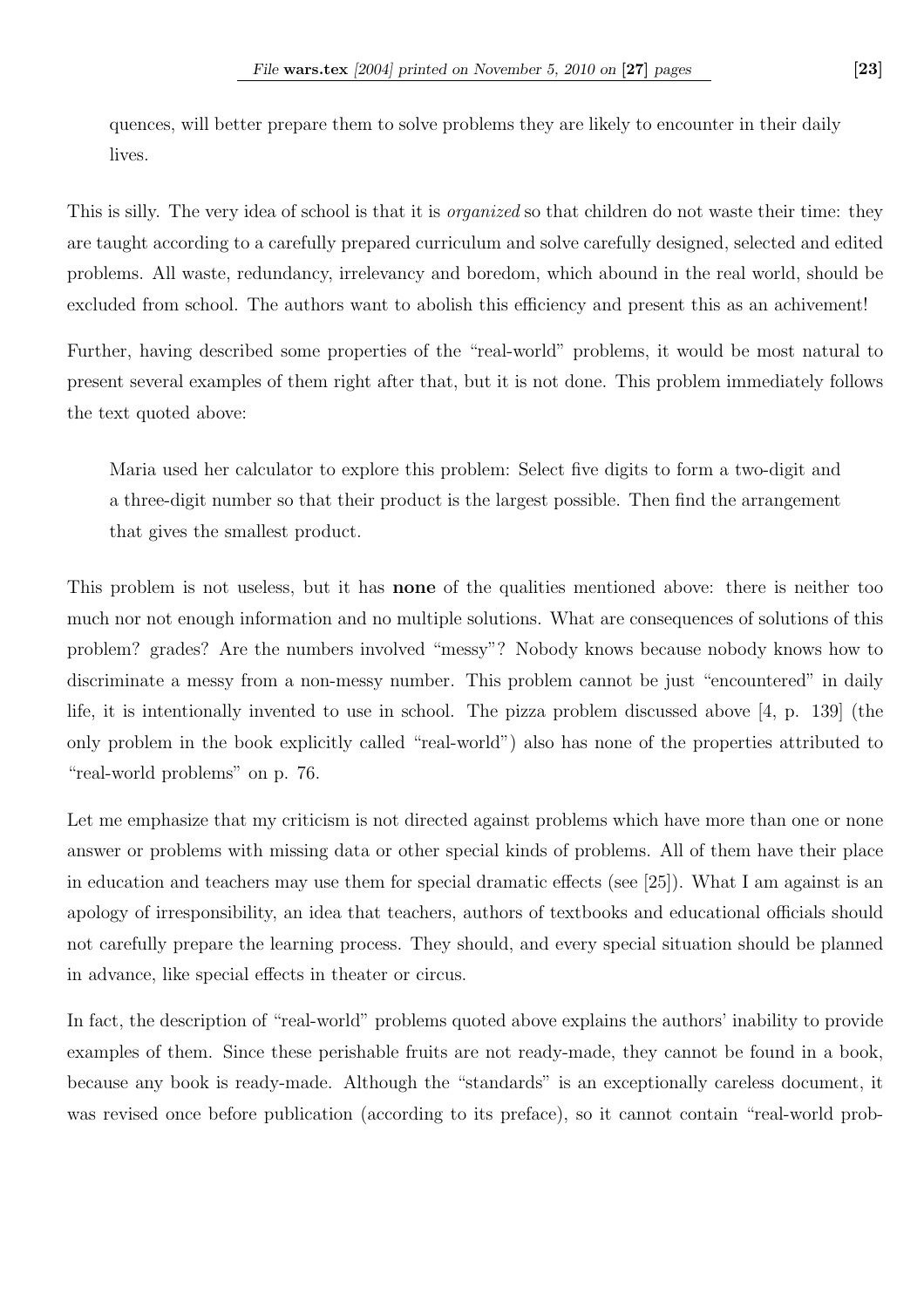lems" because a problem revised at least once cannot be real-world any more by definition. Real-world problems just happen in the actual course of daily life, at least this is what I conclude from the "standards". What the authors lose from sight is that a mathematician, used to concentrate on abstractions, is not the best person to deal with such events. An experienced handyman or family doctor or life-saver or police officer would be much more heplful. It may be a good idea to teach children to cope with emergency situations, but it is not mathematics.

Another relevant statement can be found on page 157 of "standards" (high-school part):

Prior to the work of the ancient Greeks (e.g. Thales, Pythagoras), geometric ideas were tied directly to the solution of real-world problems.

Now imagine that a government official in the Ancient Egypt measures areas of farms (on which taxes depend) and every time gets multiple solutions with different consequences. You bet, this official would be hastily removed, least he might provoke a rebellion. In addition, problems solved thousands years ago, when there was no theory, were "real-world problems". But page 126 recommends to use them to motivate and apply theory. How can problems posed and solved in the absense of theory motivate and apply theory? Don't ask, because you will never get an answer. Throughout all these years of bitter arguments about what this or that phrase of "standards" really meant, its authors never interfered with explanations. It looks like they wrote the "standards" in such a somnambulic state of mind that afterwards could not explain rationally what did they mean. Nevertheless PSSM write about the "standards": "Since their release, they have given focus, coherence, and new ideas to efforts to improve mathematics education [17, p. ix].

Meanwhile the educational war continues. On February 2, 2000 there was a hearing on "The Federal Role in K-12 Mathematics Reform<sup>" 18</sup> where opposite opinions were presented in a very sharp manner. In particular, Jim Milgram, a mathematician, mentioned "dramatic drop in content knowledge that we have been seeing in the students coming to the universities in recent years". I believe that Milgram is right. If you live on the top of a building, you have to care about the whole building. The building of mathematics is structured: when I teach a university course, I need to be sure that my students were taught good traditional elementary mathematics all the way starting from first grades. If I don't care about all this, who will? It takes a professional to understand how important it is. That is why I believe that professional mathematicians should care about mathematical education at all levels,

<sup>18</sup>http://www.house.gov/ed workforce/hearings/166th/ecyf/fuzzymath2200/2200.htm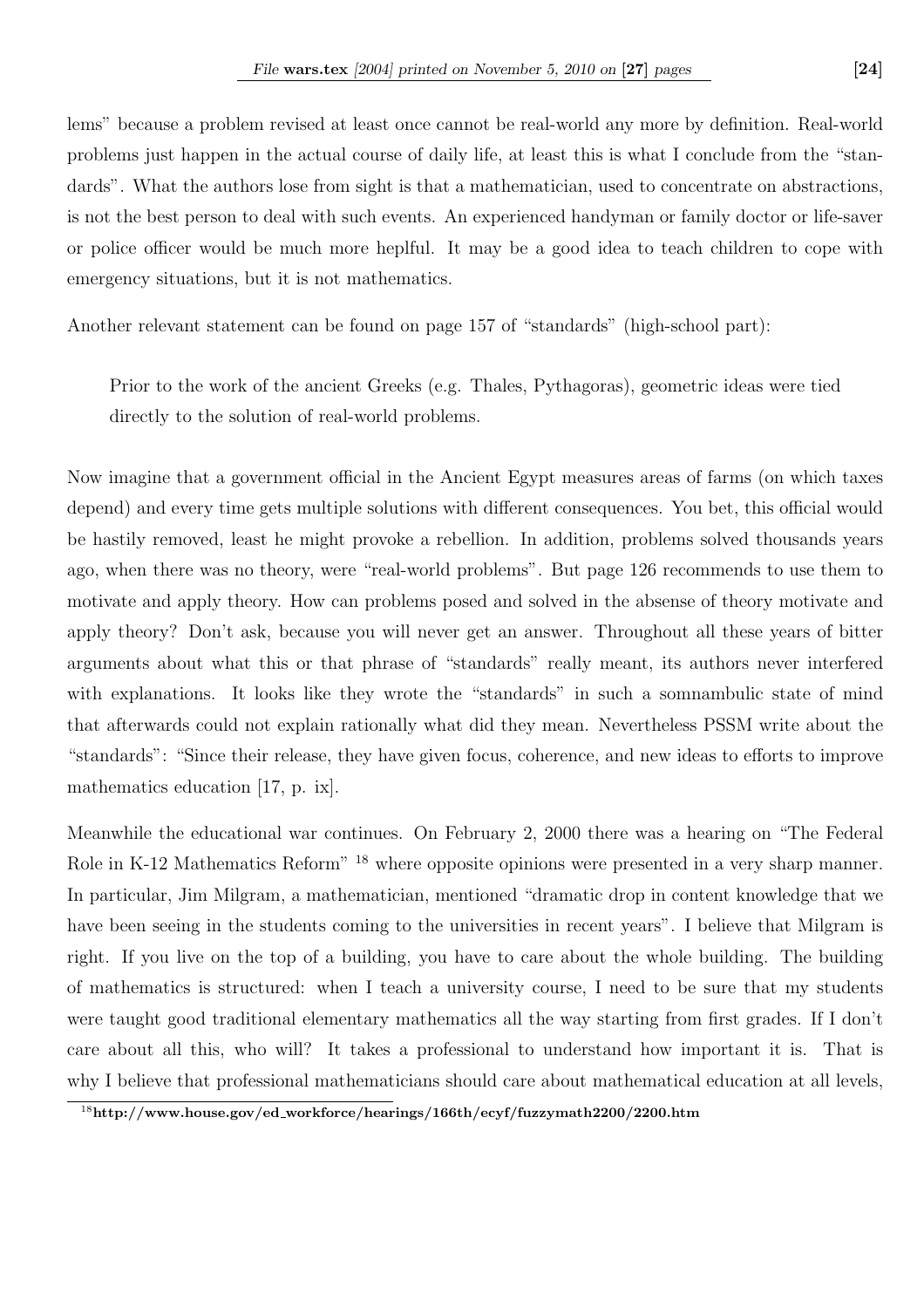\* \* \*

Of course, these short notes are not a complete picture of American mathematical education. If there were nothing else, USA would not be able to support its powerful industry. There are many good teachers who tend to concentrate in private or special (e.g. charter) schools, where "rrreformers" cannot dictate to them. In private communications, these teachers often express mistrust or outright contempt towards the new-new math phraseology, but they avoid to bring their opinions to public. However, there are clear indications to the better, some of which you can find using the Mathematically Correct web site <sup>19</sup>. Milgram and Norris' report [15] explains why California had to abandon the "new new math" and adopt a much more reasonable educational framework. Raimi and Braden's report [18] shows how poor in quality are "standards" written by some states. Liping Ma's book [11] shows how poorly are American elementary teachers of mathematics prepared by comparison with their Chinese colleagues although their official credits are much more impressive. Diane Ravitch's fundamental book [19] abundantly shows that follies mentioned in this article have deep roots in American education through the 20-th century.

I hope that pretty soon many American parents will say to teachers of their children: "Stop pretending to do the impossible, but do the possible by hell! Don't pretend to teach our children fractals, but teach them fractions properly! Don't pretend to teach them non-Euclidean geometry, but teach them Euclidean geometry with proofs! Don't pretend to teach them Student's and chi-square distributions, but teach them elementary algebra with problems so that they would not complain on tests "we did not solve such problems"! Don't pretend to teach them phantoms like "real-world problems" but teach them to apply elementary mathematics to physics and computer science!" This will put American education on a much better place in the world competition.

Having read this article, somebody may think that I connect poor education with democracy. I do not. What I do think is that democracy has many aspects and free elections of political leaders is just one of them. Quality of education is not determined by quality of political structure and can deviate from it for better or worse. Let me illustrate this idea by two examples. There are 2354 problems in [3], a few dozens of which contain Soviet political propaganda. This is an example: "How many years passed from

<sup>19</sup>http://mathematicallycorrect.com/algebra.htm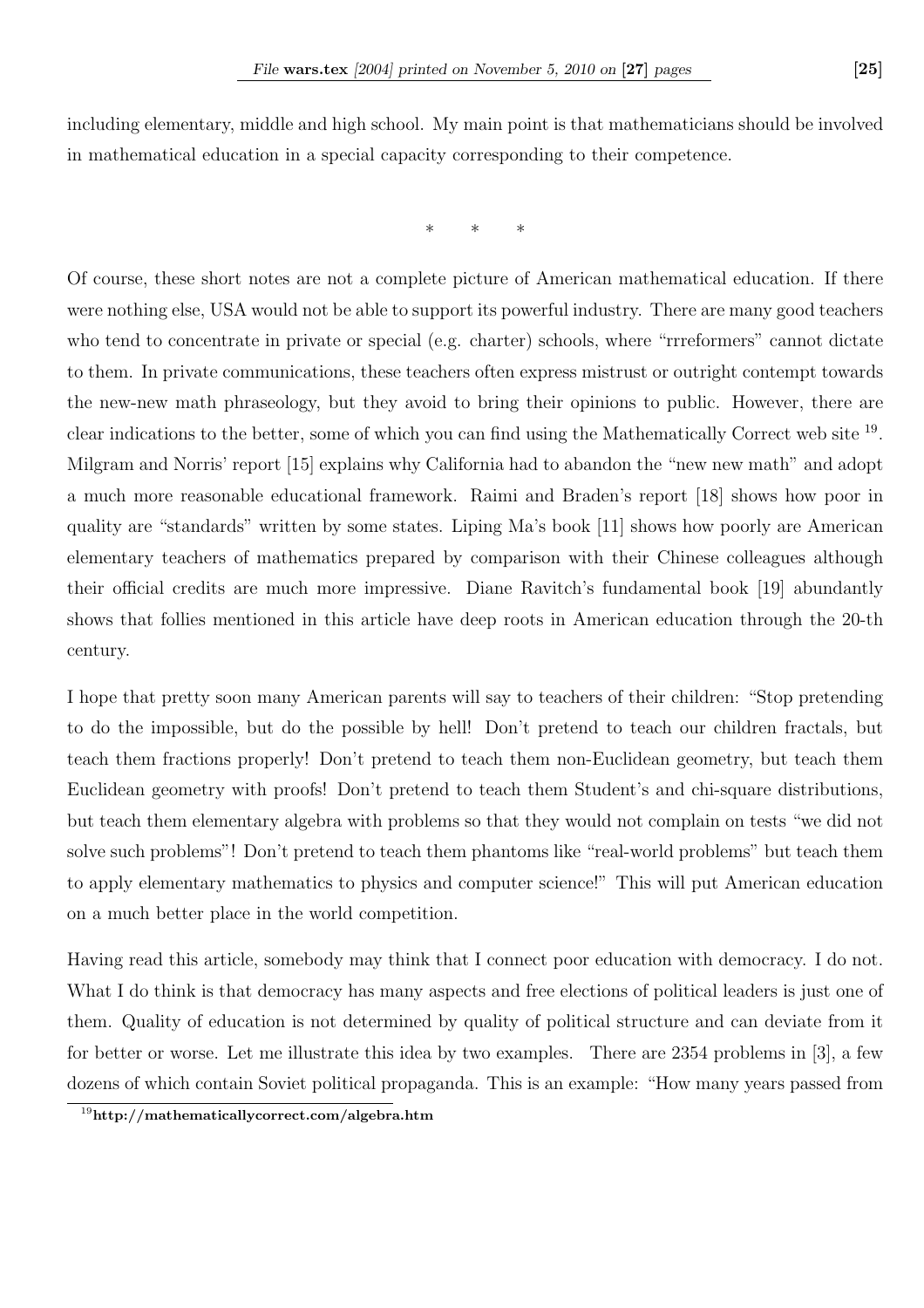the French burgeois revolution till the Great October socialist revolution if the former took place in 1789?" (p. 17). Here the political bias is evident, but from the mathematical point of view the problem is fair: the correct answer is arguably  $1917 - 1789 = 128$ . Soviet leaders wanted such problems to indoctrinate Soviet ideology along with teaching mathematics, but only half of their wishes came true: students learned mathematics, but got rid of the Soviet rule. Some rushed to the West taking jobs from those who were raised on problems like this: "A national magazine surveyed teenagers to determine the number of hours of TV they watched each day. How many hours do you think the magazine reported?" [4, p. 79]. It may seem very human to use this problem in class: every student will be able to say something and nobody will be completely wrong, so nobody will be frustrated. But when these kids grow up, they will regret the years wasted on such shallow "problems".

What is democracy in education? Let me mention one important parameter of it: students should be allowed to study objective reality rather than fads of educational leaders or fancies of their teachers. The most important purpose of mathematical education, as I see it, is to bring the students to such a level at which everyone of them can say to the teacher: "Now I can decide what is true and what is false and don't need you to tell me this anymore." Regretfully, all the aspirations of "reformers" of American mathematical education go in the opposite direction. Mastery of algorithms makes students self-sufficient - get away from it, make them dependent on Texas Instruments. Logical proofs develop students' mental discipline - get away from them also. Traditional word problems allow to determine the right answer - get away from them also. What the "reformers" promote, that is open-ended problems, "real-world" problems with clouds of answers, activities instead of problems, create a fuzzy world, in which students always have to guess the teacher's mind and can not learn to discriminate between right and wrong by their own means. How does this combine with the traditional American values of integrity and independence? I believe, it does not and in the long run one will prevail and the other disappear.

## References

- [1] An Agenda for Action. Recommendations for School Mathematics of the 1980s. NCTM, Reston, VA, 1980.
- [2] Lui, S. H. An Interview with Vladimir Arnold. Notices of the AMS, vol. 44, n. 4, pp. 432-438.
- [3] Berezanskaya, E. S. Collection of problems and exercises in arithmetics. For 5-th and 6-th classes. 20-th edition. Uchpedgiz, Moscow, 1953.
- [4] Curriculum and evaluation standards for school mathematics. National Council of Teachers of Mathematics, March 1989.
- [5] Chung, Kai Lai. Elementary Probability Theory with Stochastic Processes. Springer, 1979.
- [6] Fomin, Dmitri, Genkin, Sergey and Itenberg, Ilia. Mathematical Circles (Russian Experience). American Mathematical Society, 1996.